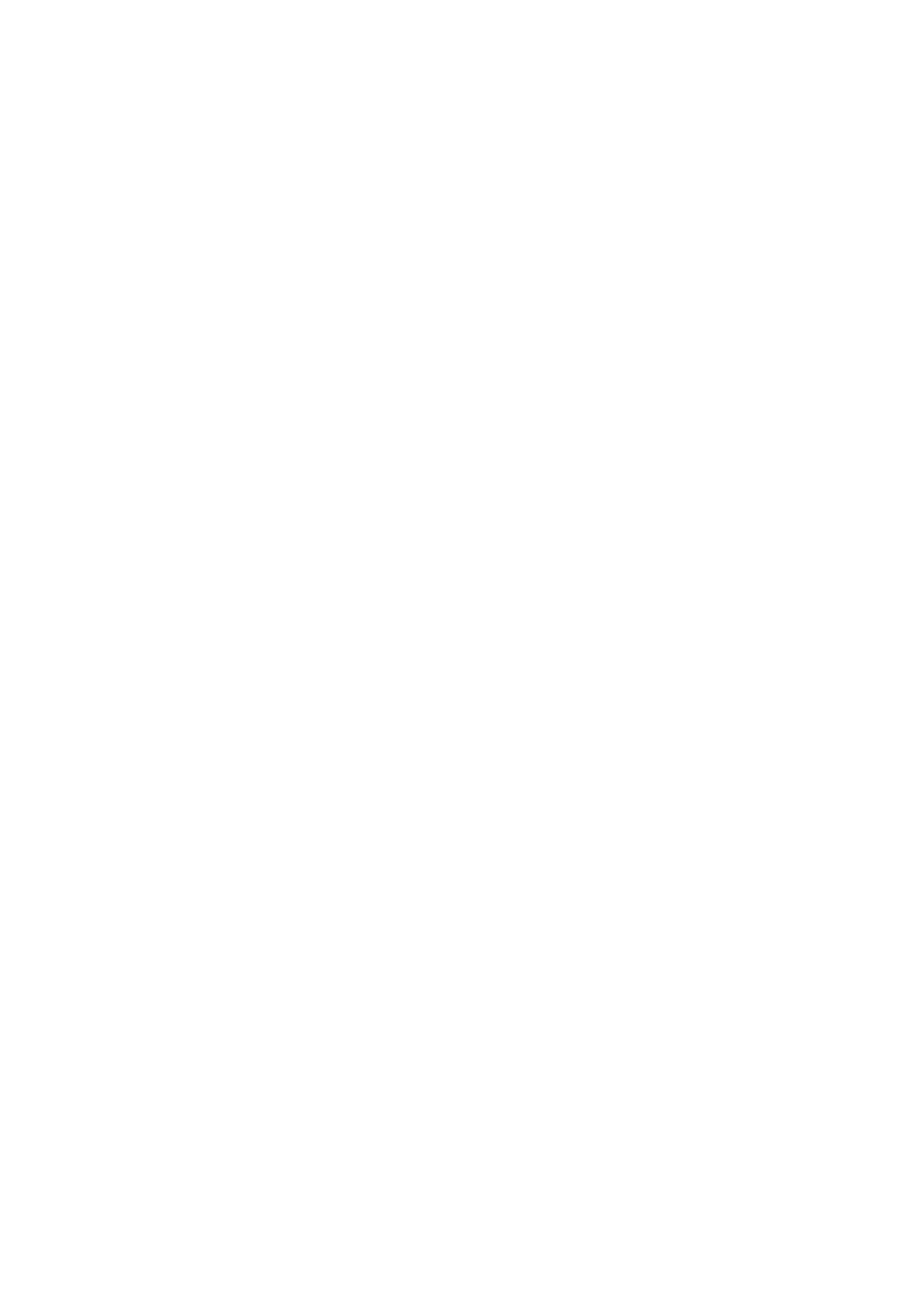# Leadership for the Future:

# *Lessons from the Past, Current Approaches, and Future Insights*

Edited by

Thomas Mengel

Cambridge **Scholars** Publishing

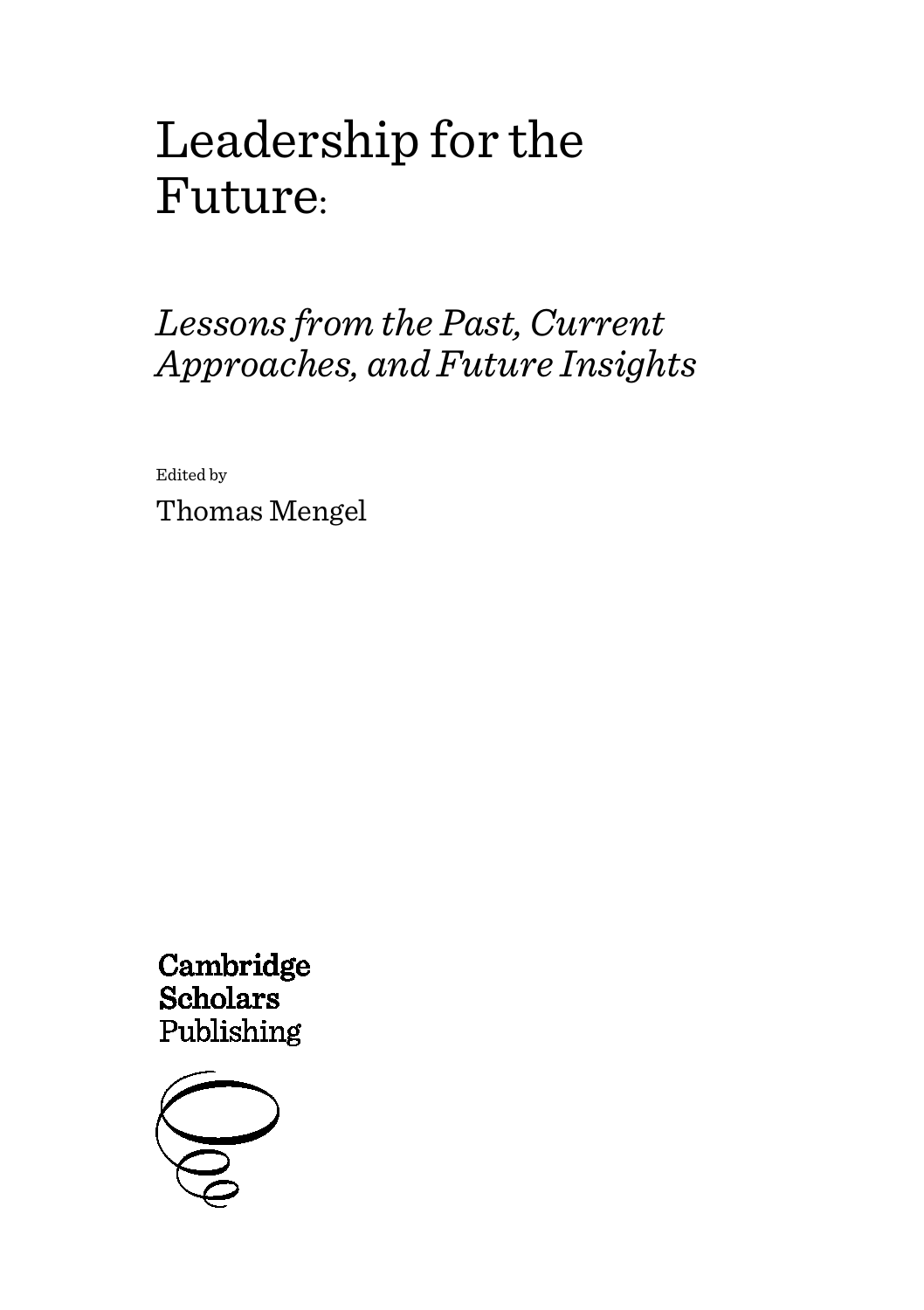Leadership for the Future: Lessons from the Past, Current Approaches, and Future Insights

Edited by Thomas Mengel

This book first published 2021

Cambridge Scholars Publishing

Lady Stephenson Library, Newcastle upon Tyne, NE6 2PA, UK

British Library Cataloguing in Publication Data A catalogue record for this book is available from the British Library

Copyright © 2021 by Thomas Mengel and contributors

All rights for this book reserved. No part of this book may be reproduced, stored in a retrieval system, or transmitted, in any form or by any means, electronic, mechanical, photocopying, recording or otherwise, without the prior permission of the copyright owner.

ISBN (10): 1-5275-7059-2 ISBN (13): 978-1-5275-7059-7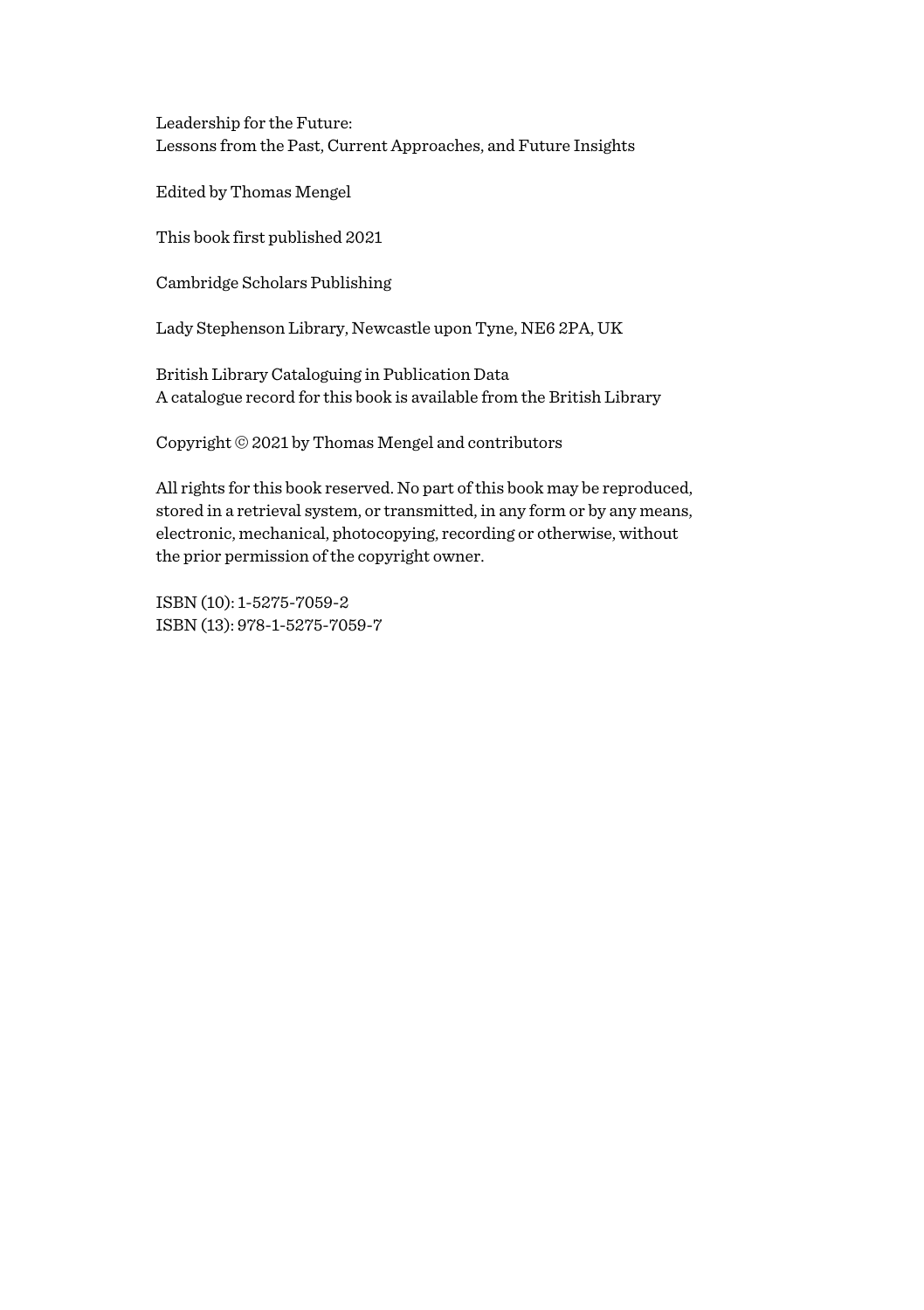*Dedicated to all our grandchildren. May they become better stewards of the future than we may have been.*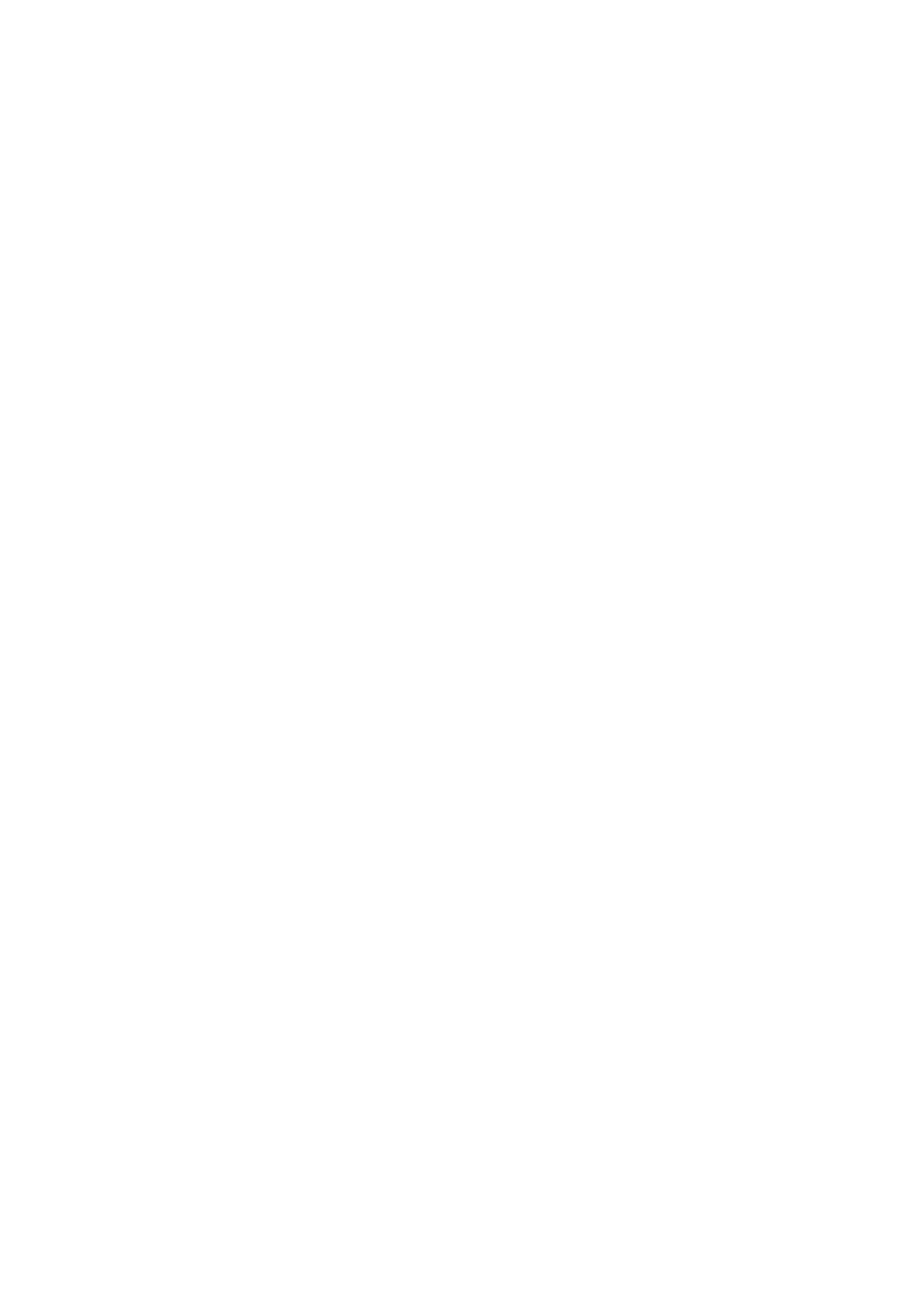# TABLE OF CONTENTS

| Jay Gary                                                                                                |
|---------------------------------------------------------------------------------------------------------|
| Thomas Mengel                                                                                           |
| I. Development of Leadership Theory and Models -<br>Lessons from the Past, Models for the Future?       |
| The Evolution of Leadership Theories and Possible New Directions  2<br>Timothy E. Dolan                 |
| Towards a Leadership Metamodel: Exploring Over 2000 Years<br>Christian Couturier & Thomas Mengel        |
| Surviving the Great Recession of 2008: How One Investment Firm<br>Steven M. Walker                      |
| II. "Equalizing" Leadership - The "Value Shift" in Current Approaches<br>of Leadership for the Future   |
| Values-Oriented Leadership - Discovering Meaning, Exploring<br>Thomas Mengel                            |
| Mindful Leadership: Transform Your Self, Organization, and Society 87<br>Charlene D'Amore               |
| Networked Leadership: The Coming of Age of a Feminist Lens<br>Carol Nemeroff & Elizabeth Fisher Turesky |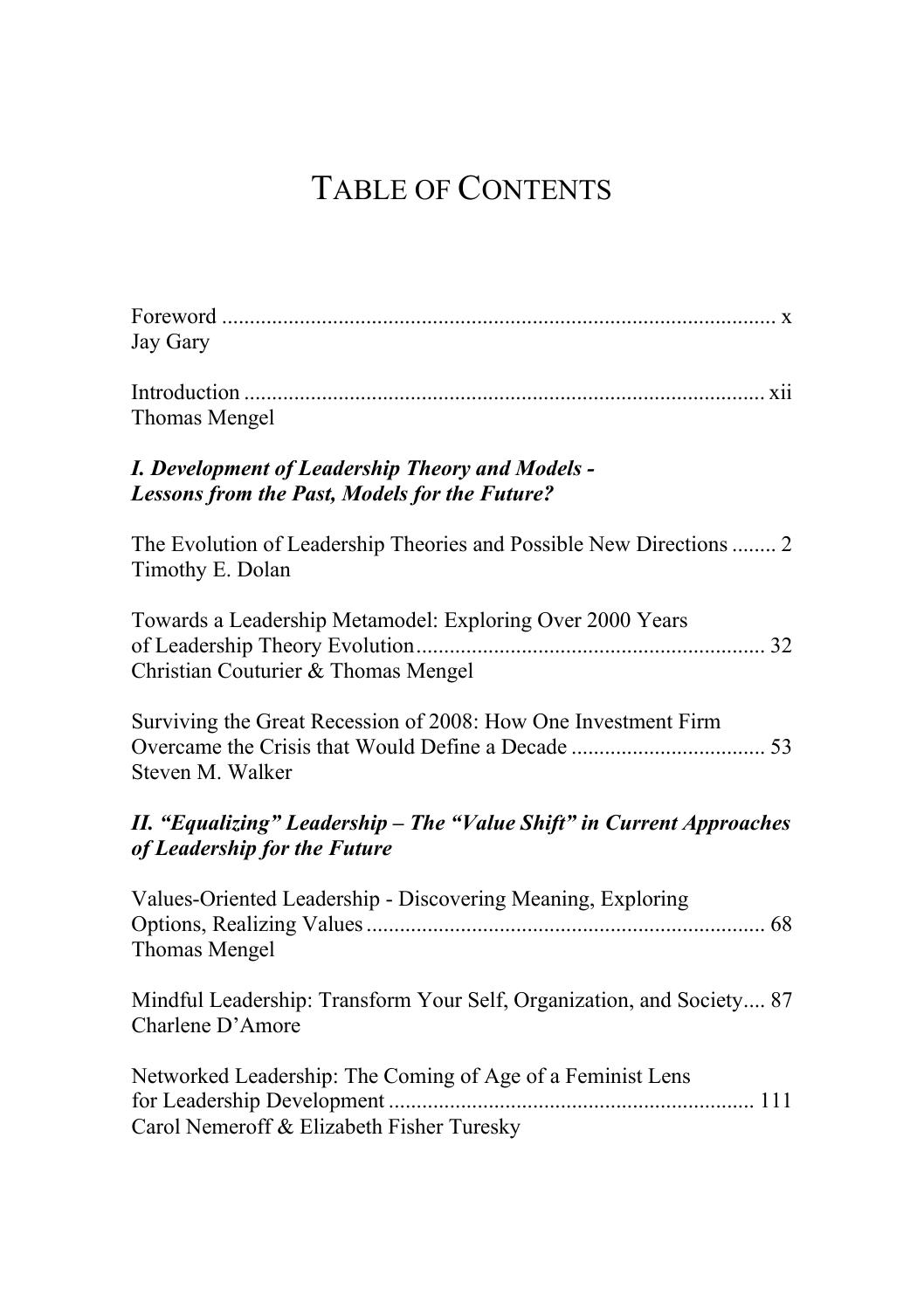viii Table of Contents

| The Need for an Epistemological and Cultural Turn in Leadership Studies:<br>From a Eurocentric and Monocultural Conceptualization towards<br>Antonio Jimenez-Luque |
|--------------------------------------------------------------------------------------------------------------------------------------------------------------------|
| Discerning the Past to Lead the Future: Social Justice as a Roadmap<br>Shelbee Nguyen Voges                                                                        |
| <b>III. Leadership in the Future - Insights from Futures-Studies</b><br>and Foresight                                                                              |
| Anticipatory Leadership: An Invitation to be More Creative<br>Mattia Vettorello & James Burke                                                                      |
| From Earth to Mars and Back - Exploring Leadership Perspectives<br>Thomas Mengel                                                                                   |
| The Six Pillars of Leadership Future Intelligence: A Novel Framework<br>for Developing Future-Ready Enhanced Leadership 217<br>Tyler Mongan & Kevin Reddy          |
| An Existential Framework for the Future of Decision-Making<br>Roger Spitz & Rauli Nykaenen                                                                         |
| Organisational Adaptation for Artificial Intelligence Futures:<br>Key Principles for Leaders from the Futurists Perspective  266<br>Elissa Farrow                  |
| Mastery over "the Unexpected" via Knowledge-driven Leadership  290<br>Tom Meylan                                                                                   |
| Verne Wheelwright                                                                                                                                                  |
| Values and Foresight-Infused Governance: A Practical Guide<br>Jan Klakurka & Candice Chow                                                                          |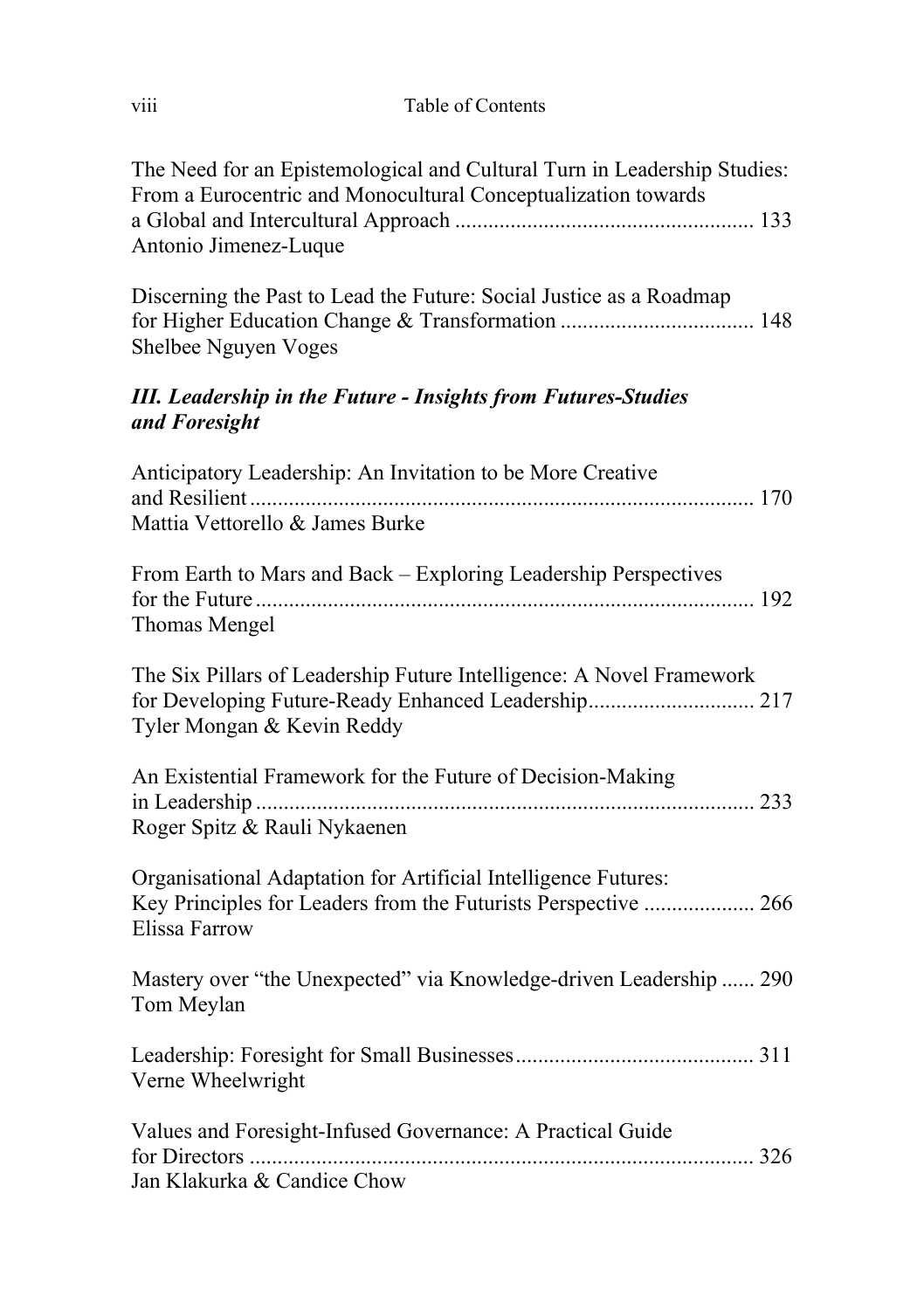| Leadership for the Future: Lessons from the Past,<br>Current Approaches, and Future Insights | 1X  |
|----------------------------------------------------------------------------------------------|-----|
| Exploring Meaningful Futures Together - An Integrative Approach<br>Thomas Mengel             |     |
|                                                                                              | 367 |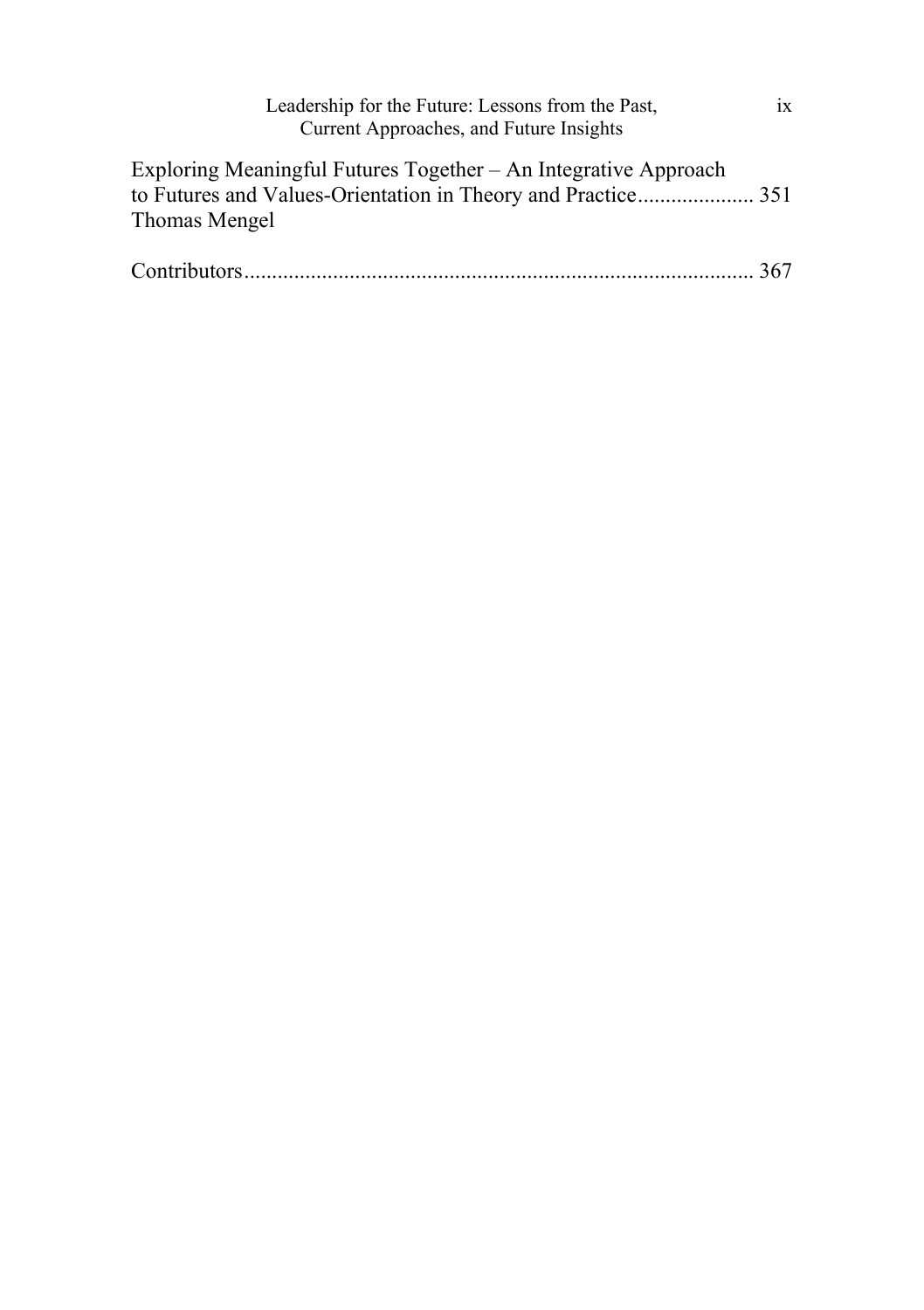# FOREWORD

Imagine you are a 33-year adult who discovers through genetic testing that you have an identical twin sister, you never knew existed! That is the story of Katey Bennett and Amanda Dunford, who were separated at birth in South Korea, but adopted by different American families. When Amanda was 7 or 8 years old, her mother told her she had a twin sister.

Fast forward a quarter-century later. Amanda is a Naval Petty Officer, stationed in Norfolk, Virginia. She signed up for *23andMe*, a DNA testing service, with the hope of finding her twin. Meanwhile, Katey who lives in California had no idea that Amanda existed. Katey took a DNA test in September 2017, to see what diseases she might be prone to.

Katey's results came back immediately. "You have one direct relative, a 100 percent DNA match, your identical twin sister, Amanda." During their 1st phone call, they spoke for nine hours. Katey and Amanda realized they both had a lot in common. They both failed Algebra the same year. They both passed their driver's test on the 2<sup>nd</sup> try. They both wore their hair in the same style. That November, NBC's TODAY show arranged for them to meet each other for the first time on live TV. Finding each other after 33 years, they are not going to let anything separate them again.

*Leadership for the Future* tells a similar story of identical twins separated at birth, namely leadership and futures studies. Both siblings came of age in the  $20<sup>th</sup>$  century but remained mostly unaware of their identical DNA. Both have grown their communities, each by their respective scholars and practitioners. Both seek to help individuals, organizations, and communities understand the road ahead to create better outcomes.

Now Thomas Mengel, the editor of this stunning compendium, has brought these two fields together, to examine what they have in common, and consider what sets them apart. Whether you are a leadership or a foresight practitioner, or a scholar in either or both fields, I am confident this landmark volume will introduce you to a parallel world you never knew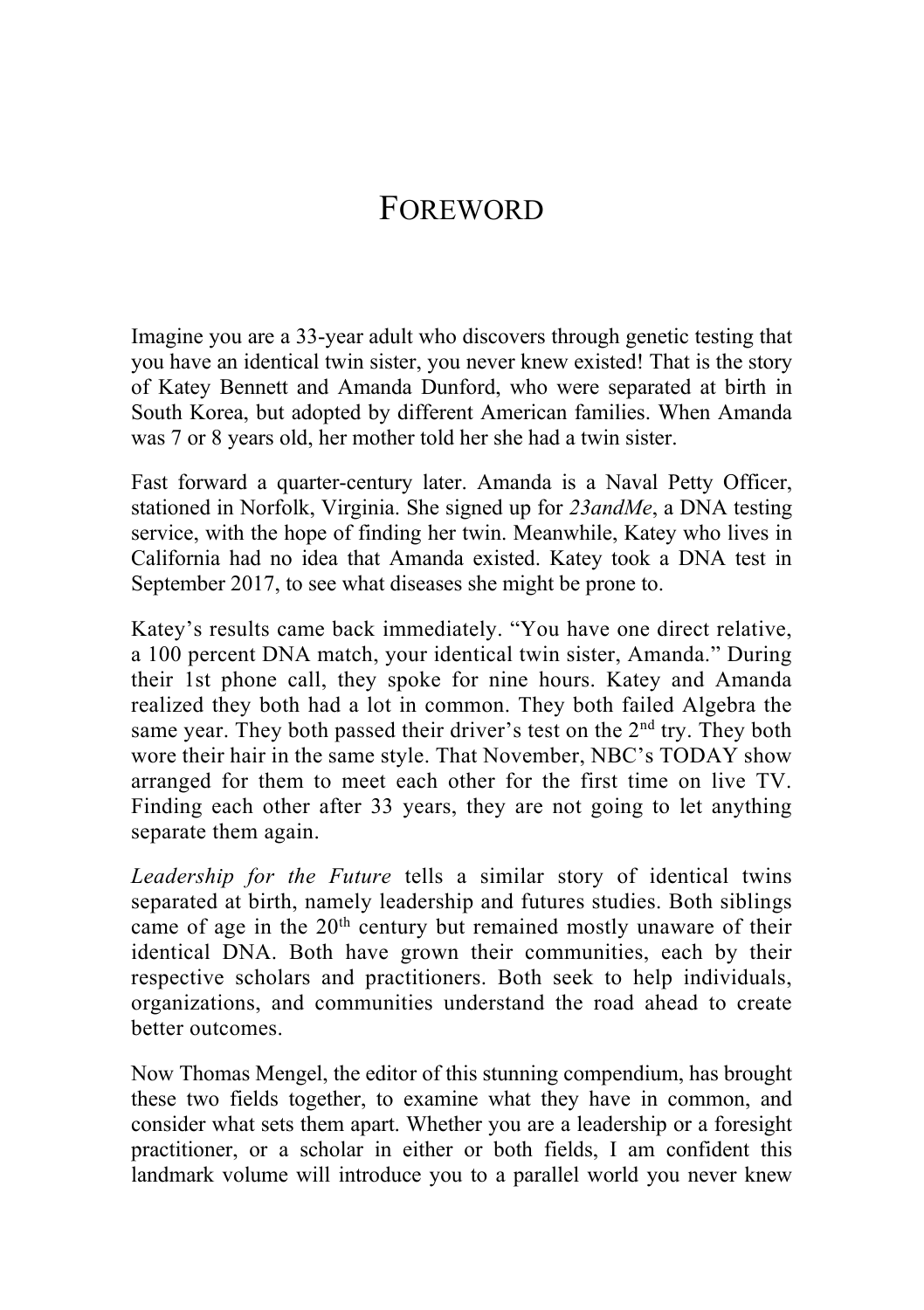existed through the ultimate family reunion of leadership and futures studies!

> Jay Gary, PhD Chair, Association of Professional Futurists Washington, DC January 18, 2021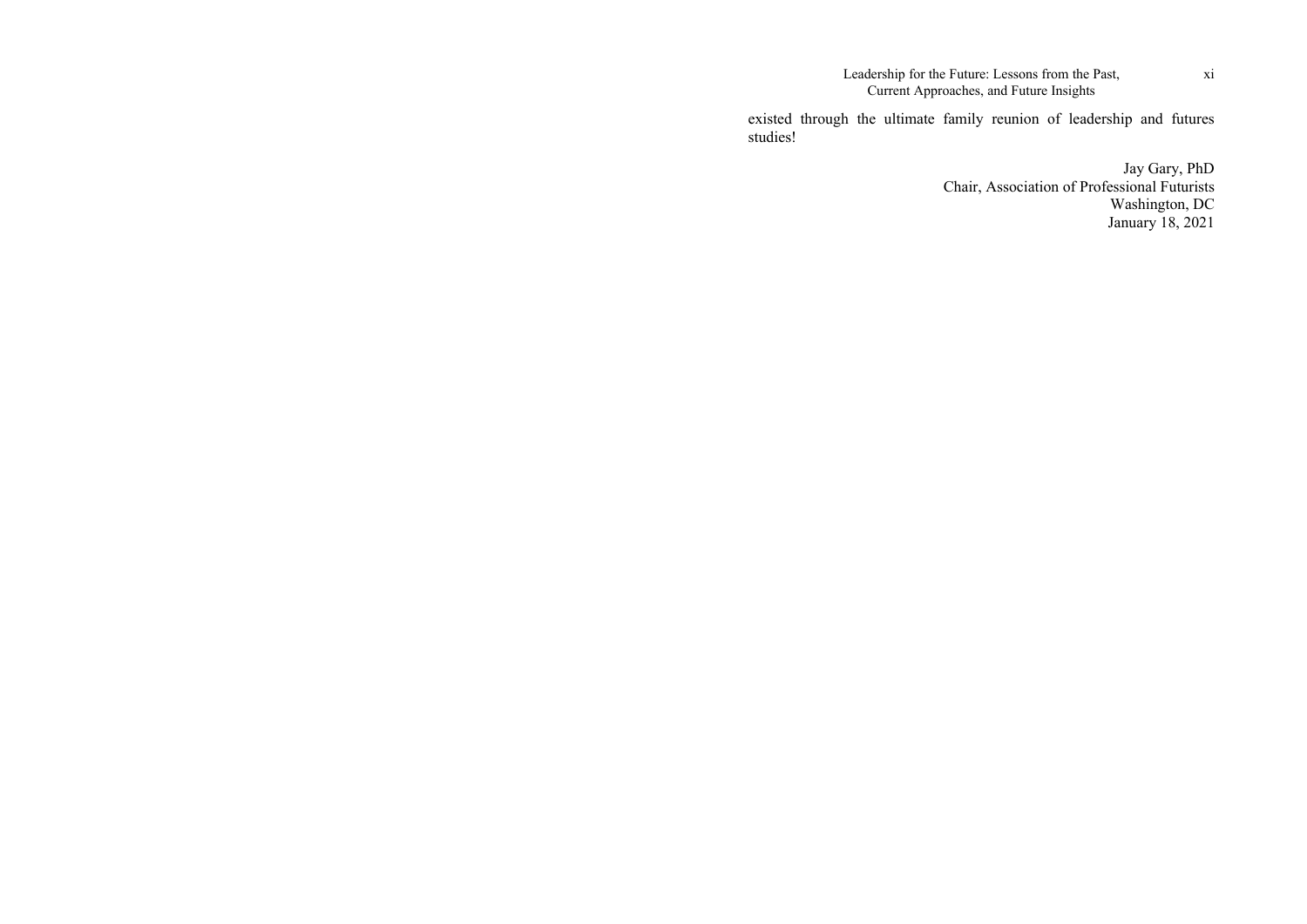# **INTRODUCTION**

# THOMAS MENGEL

### **Overview**

Leadership skills like anticipation, foresight, visioning, creative and complex problem-solving, engaging communication, social innovation, and participatory facilitation are some of the most wanted competencies in any job market. Yet, creative and competent candidates of that calibre appear to be scarce (McGlochlin 2017; Zaidi 2020). "We want and can do more than ever before. But as always this depends on being able to do so" (UNESCO, n.d.).

Leadership education and development programs often focus on quick fixes by developing skills and behavioral approaches that are profitable and that were successful in the past. Most programs today don't realize that even tomorrow's problems may quickly become history in the context of exponential developments in various fields of practice, including artificial intelligence, neural networking, quantum computing, data mining, automated production, robotic, autonomous transportation, bioengineering, and healthcare (Friedman 2009; Lustig and Ringland 2018; Zaidi 2020). Even preparing leaders for "trend mapping and analysis" is insufficient and may even confuse any sincere efforts to "future-proof" our leadership processes (Zaidi 2020, 95). "Moving forward", truly innovative long-term approaches to leadership from and for the future are urgently needed (Mengel 2020).

In this book, completed during a global pandemic that – although it was part of many futures scenarios of the past – most of us were not well prepared for, twenty authors from around the globe present, explore, and discuss such approaches from multi-disciplinary, multi-cultural, and planetary perspectives for the 21<sup>st</sup> century. They embrace a variety of diverse values, cognitive maps, definitions, and frameworks. Some approaches are more academically oriented, discussing and developing theoretical perspectives; others focus on the practice of leadership in and for the future and offer practical guidelines for implementation.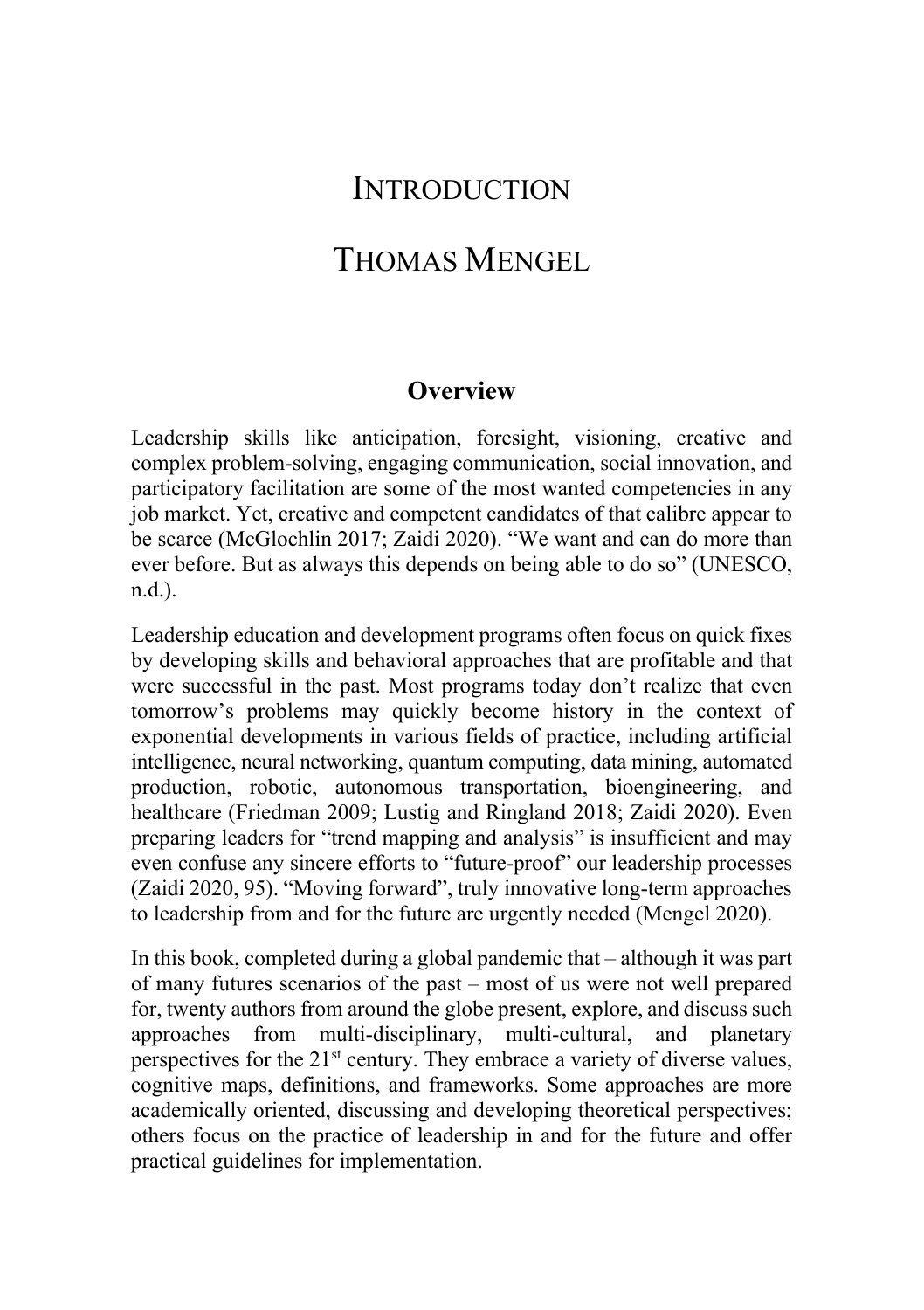To enable this variety of perspectives to evolve and to be offered for critical discussion and application, the invitation to participate and the call for submission had been published through various channels of several international futures, foresight, and leadership organizations and associations. Further, the selection criteria for chapters focused on safeguarding academic integrity while being inclusive of the broadest and most diverse set of creative ideas and concepts.

### **Structure and Content**

In Part I, we describe the development of leadership theory and models. In particular, we harvest lessons from the past that may inform leadership models that are futures ready.

> In the first two chapters, we explore the evolution of leadership theory. Timothy E. Dolan focuses on describing the modern theory development and on presenting possible new directions. Based on his earlier doctoral dissertation, Christian Couturier and I offer a leadership metamodel which is derived mainly from reflection on and content analysis of more than 2,000 years of leadership writing. Steven Walker presents a case study from 2008, offering an early application of what could serve as model of Futures Thinking.

Part II explores the "value shift" (Paine 2003) discernable in current approaches of leadership for the future. We will critically discuss how this shift may have contributed to an equalization of leadership in theory and practice.

> Values and mindfulness are discussed as key elements of a potential shift of leadership and organizational focus in Chapters four and five of Part II. First, I comprehensively summarize my research on values-oriented leadership, which is based on and inspired by Victor Frankl's work (1959-2007) on meaning and values. Second, Charlene D'Amore discusses how mindful leadership can transform individuals, organizations, and society as a whole.

> Further, various paradigm shifts and their impact on leadership are explored chapters six through eight. First, Carol Nemeroff and Elizbeth Fisher Turesky discuss networking particularly from a feminist lens. Then Antonio Jiminez-Luque presents an

xiii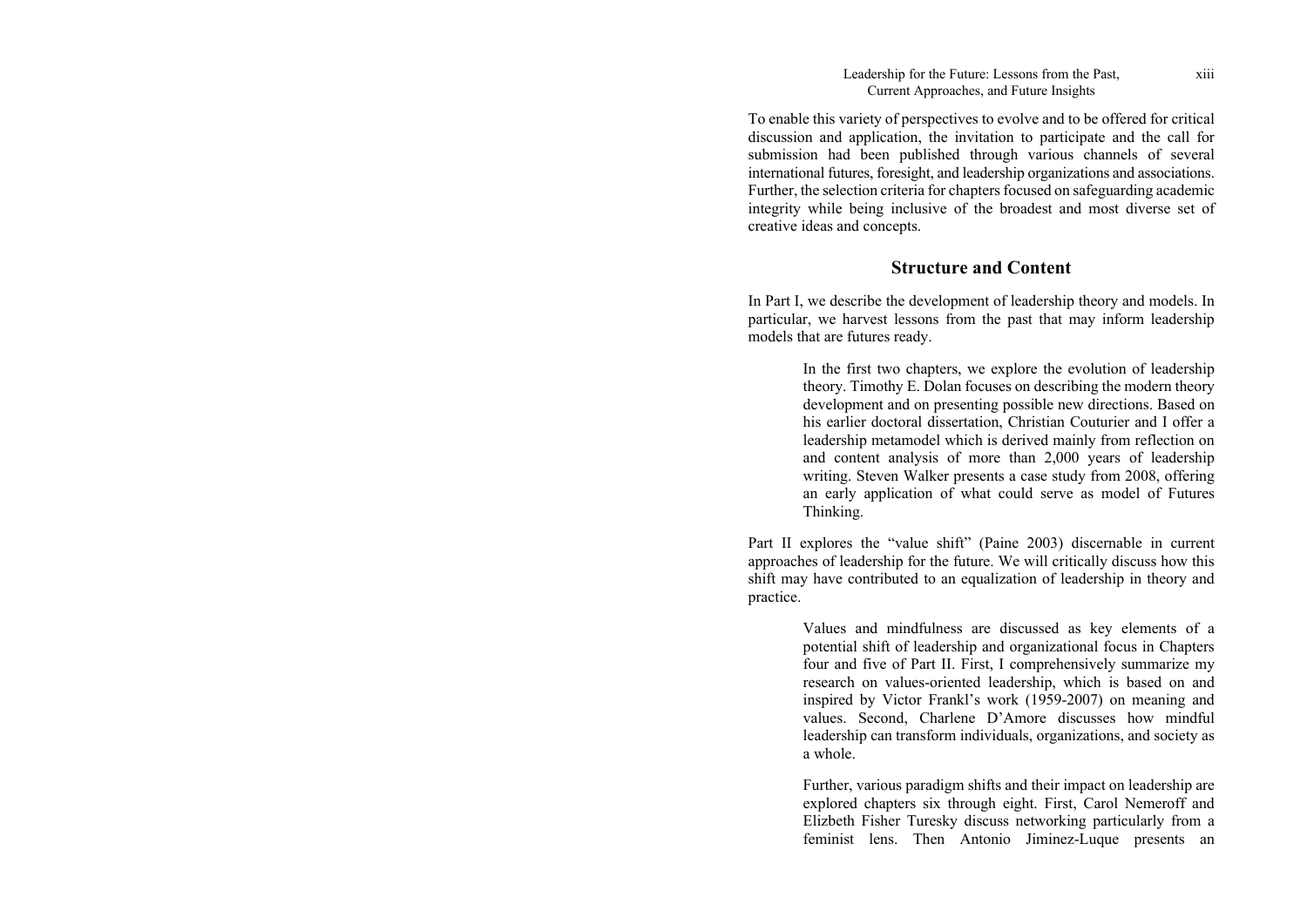#### xiv Introduction

epistemological and cultural turn from a Eurocentric to an intercultural approach. Finally, Shelbee Nguyen Voges describes social justice as a core concept for leadership and higher education.

In Part III, we draw from the field of futures-studies and foresight to present and discuss a variety of approaches for what leadership in and for the future might look like.

> Anticipation, imagination, and futures intelligence are explored as key principles of leadership approaches for the future in the first three chapters of this section. Mattia Vettorello and James Burke invite us to innovate forward. Based on an exploratory review of leadership literature and a computer aided content analysis of a science fiction trilogy, I present leadership perspectives for the future. Tyler Mongan and Kevin Reddy propose six pillars as core building blocks of leadership future intelligence.

> The role of artificial intelligence (AI) and knowledge in leadership processes for the future are investigated and discussed in the next three chapters. Roger Spitz and Rauli Nykaenen explore the nature of decision-making in the future and the agency of AI within a suggested existential framework for leadership. Elissa Farrow discusses how organizations and leaders need to adapt for AI futures. Tom Meylan compares leader-centred with knowledgedriven leadership in light of "the Unexpected".

> Finally, the last three chapters of Part III shed light on particular applications of foresight in the context of leadership. Verne Wheelwright offers foresight guidelines and recommendations to small businesses and Jan Klakurka and Candice Chow discuss values-infused foresight as core requirement of good governance. In the final chapter of this book, I summarize my earlier work on exploring meaningful futures by offering an integrative framework of guidelines and recommendations for values- and futuresoriented leadership that may help individuals, organizations, and communities to jointly imagine and create a meaningful future.

### **Acknowledgements**

A project like this would not have been possible with the support and contributions by many: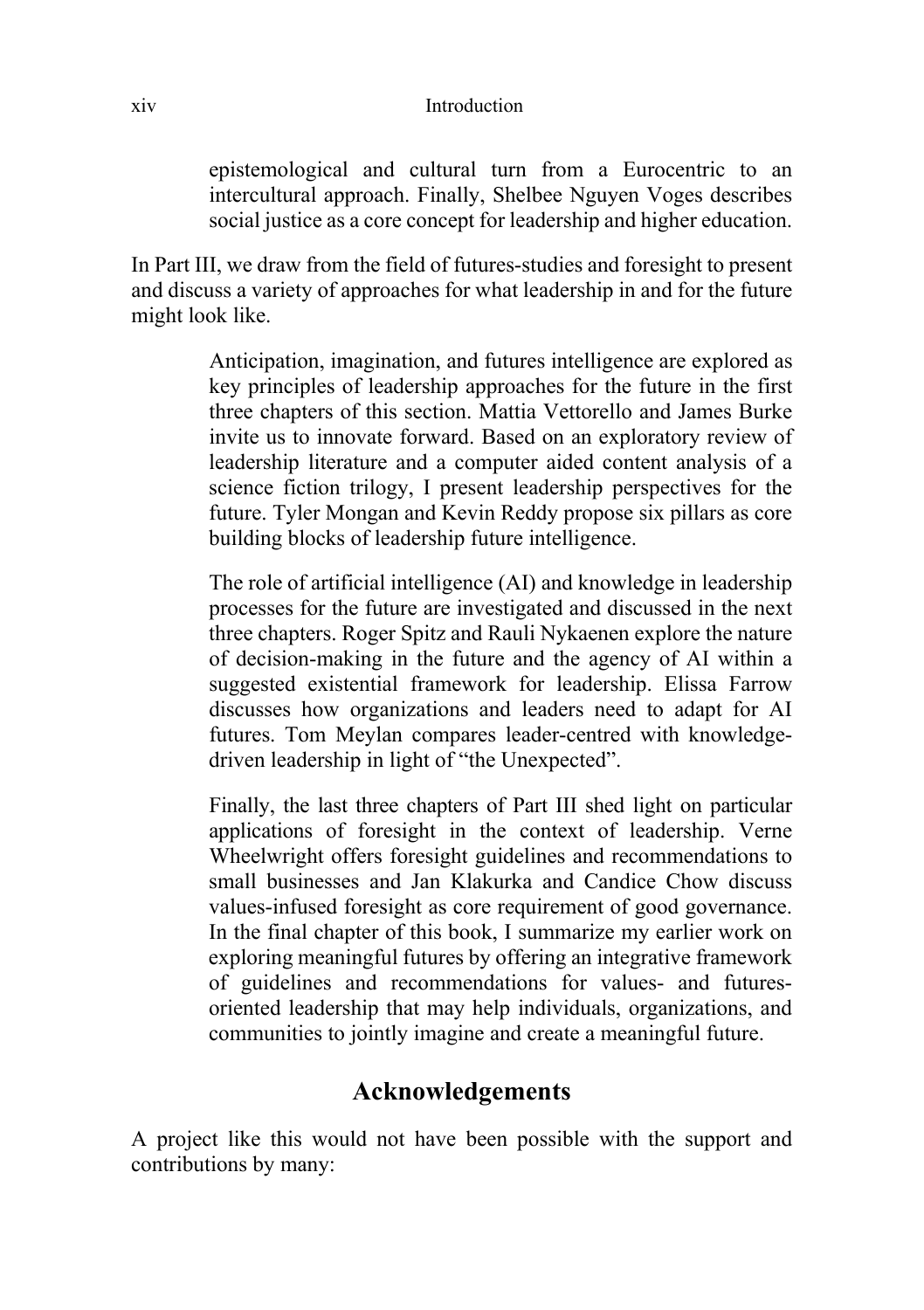First, I am grateful to my home institution, colleagues, and colearners – otherwise also known as "students", but that wouldn't do their role justice in helping *me* learn also – at Renaissance College and the University of New Brunswick, Fredericton, Canada, for their support and for helping me grow as a scholar, educator, and practitioner.

Second, various international futures and leadership (education) associations provided me with a global home and network in those interdisciplinary fields and readily supported my call for chapters. In particular, I am grateful to Jay Gary, past Chair of the Board of the Association of Professional Futurists (APF) for his encouragement and for contributing his foreword.

Third, many scholars and practitioners responded to the call and were interested in the project. I am particularly grateful to those who demonstrated commitment and patience by responding to my various editorial comments, suggestions, and – hopefully not too many – "requests"; your unique perspectives, your persistence in "sticking with the project", and your adaptability have made the result a hopefully valuable and meaningful contribution to the fields of leadership and futures studies in theory and practice.

Fourth, I am thankful to the publisher, Cambridge Scholars Publishing, and their competent staff for accepting, supporting, and for guiding this project through the process from start to finish.

Last but by no means least, I am grateful to my wife Marion, who not only encouraged and wholeheartedly supported my work on this project, but who also helped me with many details in the book that where crucial to making it whole and complete; particularly given that most of the project was completed from my home office during the COVID-19 pandemic, I could not have done this without the support and patience of a loving partner.

Overall, all that went well with this project is mainly due to the tremendous support and contributions of all of you. Any shortcomings remaining or surfacing after publication are my responsibility to bear as editor.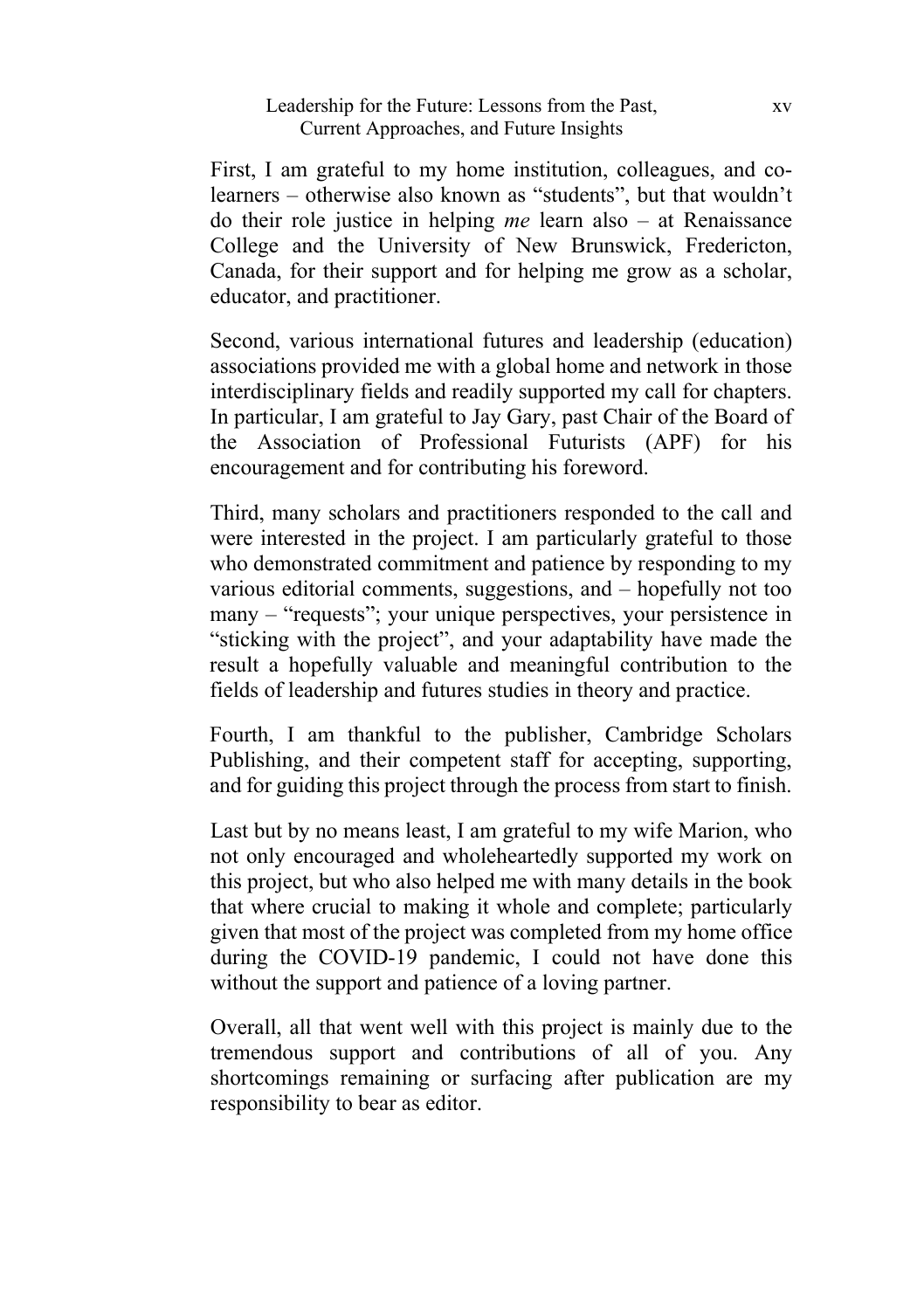### **Conclusive Remarks**

Wisely drawing from lessons of the past, critically assessing where we are and how we got here, we urgently need to develop a comprehensive "futures literacy" (UNESCO n.d.) and the respective "anticipatory systems and processes" (Miller 2019). These are necessary to help us create a variety of valuable visions for the future and the leadership that is effective in jointly creating and implementing a meaningful future for us all. I hope, this book will offer a wide variety of theoretical approaches and practical guidelines for both!

> Grande-Digue, NB, Canada June 4, 2021 Thomas Mengel

### **References**

- Frankl, Viktor. 1959-2007. *Man's Search for Meaning. An Introduction to Logotherapy*. (A revised edition of *From Death-Camp to Existentialism*). Boston, MA: Beacon Press.
- Friedman, George. 2009. *The Next 100 Years: A Forecast for the 21st Century*, New York, NY: Doubleday.
- Lustig, Patricia and Ringland, Gill. 2018. *Megatrends and How to Survive Them: preparing for 2032*, Newcastle upon Tyne, UK: Cambridge Scholars Publishing.
- McGlochlin, Trevor. 2017. "Good leaders are hard to find*"*. Accessed January 4, 2021.

[https://blog.psionline.com/talent/good-leaders-are-hard-to-find.](https://blog.psionline.com/talent/good-leaders-are-hard-to-find)

Mengel, Thomas. 2020. Creative Connections: Fiction, Futures Studies, and Leadership (for the future). *Creativity Matters,* Issue 1, September 2020, Atlantic Centre for Creativity Online Journal, p. 72-79. Accessed January 4, 2021.

[http://www.atlanticcentreforcreativity.com/creativity-matters.](http://www.atlanticcentreforcreativity.com/creativity-matters)

- Miller, Riel. 2019. *Transforming the Future. Anticipation in the 21st Century*. Abingdon-on-Thames, UK: Routledge.
- Paine, Lynn S. 2003. *Value shift: why companies must merge social and financial imperatives to achieve superior performance*. New York, NY; London: McGraw-Hill.
- UNESCO. n.d. *Futures Literacy. An essential competency for the 21st century*. Accessed January 4, 2021.

[https://en.unesco.org/futuresliteracy/about.](https://en.unesco.org/futuresliteracy/about)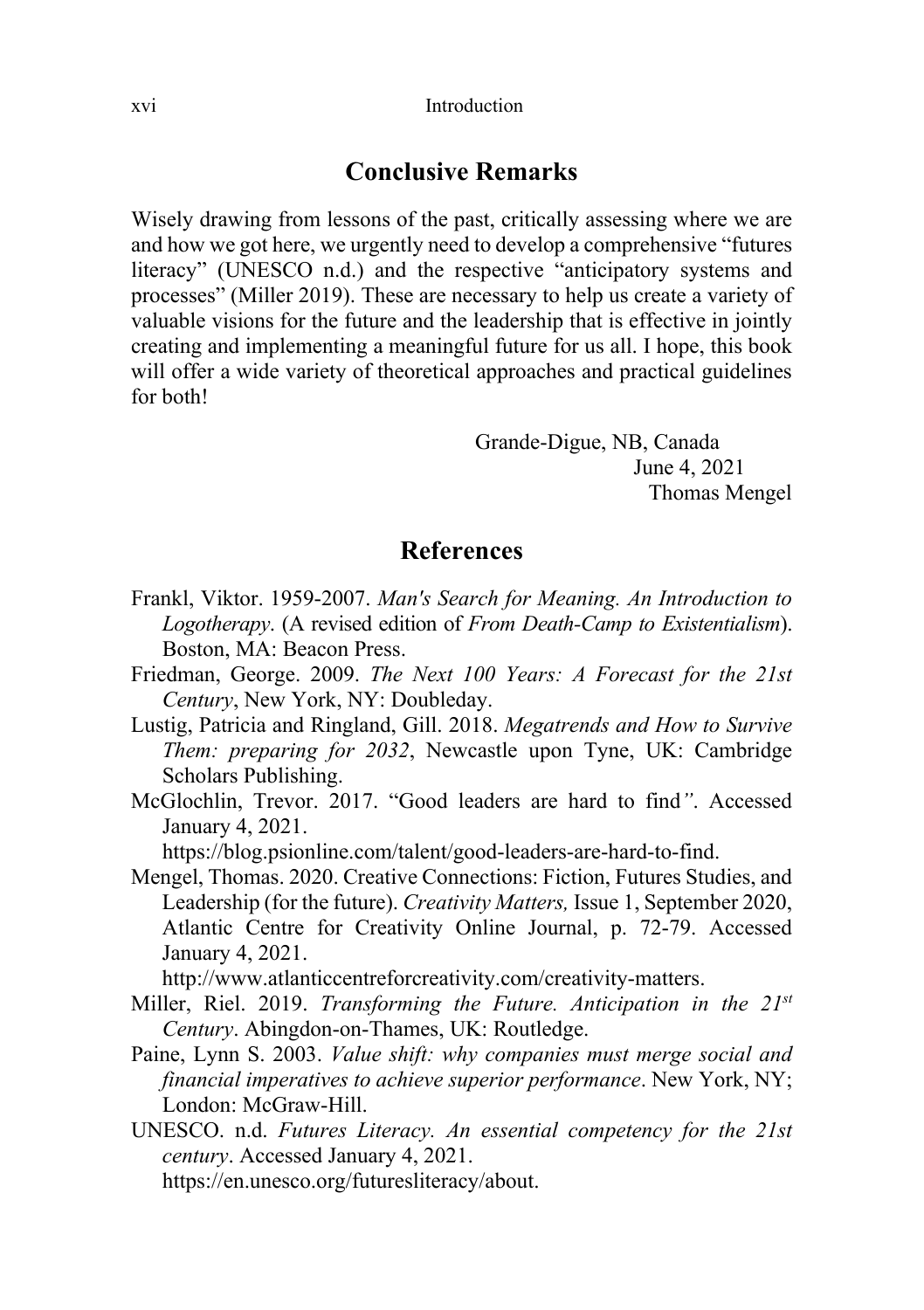Leadership for the Future: Lessons from the Past, Current Approaches, and Future Insights

Zaidi, Leah. 2020. The Only Three Trends That Matter: A Minimum Specification for Future-Proofing. *Journal of Futures Studies*. Vol. 25(2) 95–102. DOI: 10.6531/JFS.202012\_25(2).0010.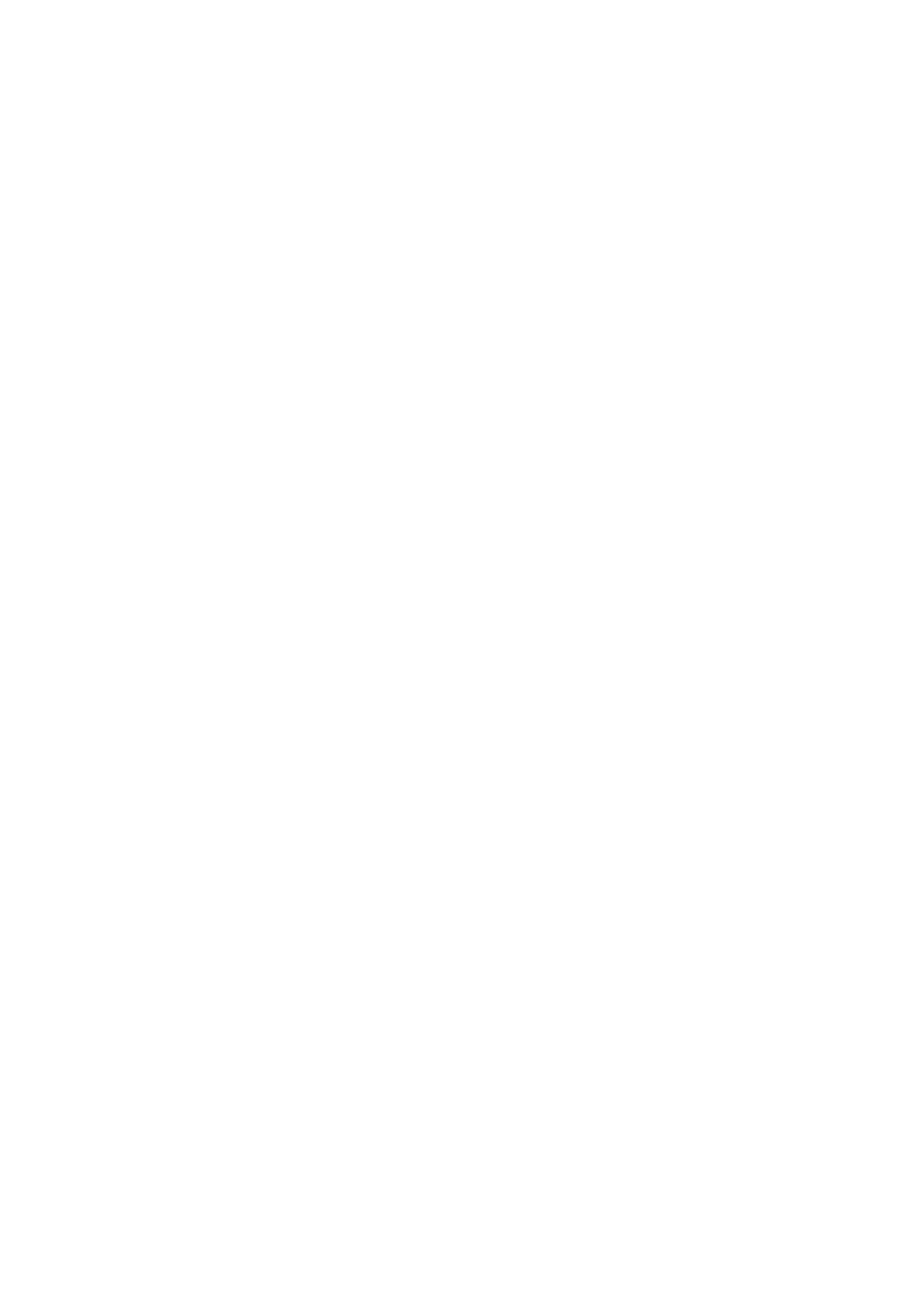# **DEVELOPMENT OF LEADERSHIP THEORY AND MODELS - LESSONS FROM THE PAST, MODELS FOR THE FUTURE?**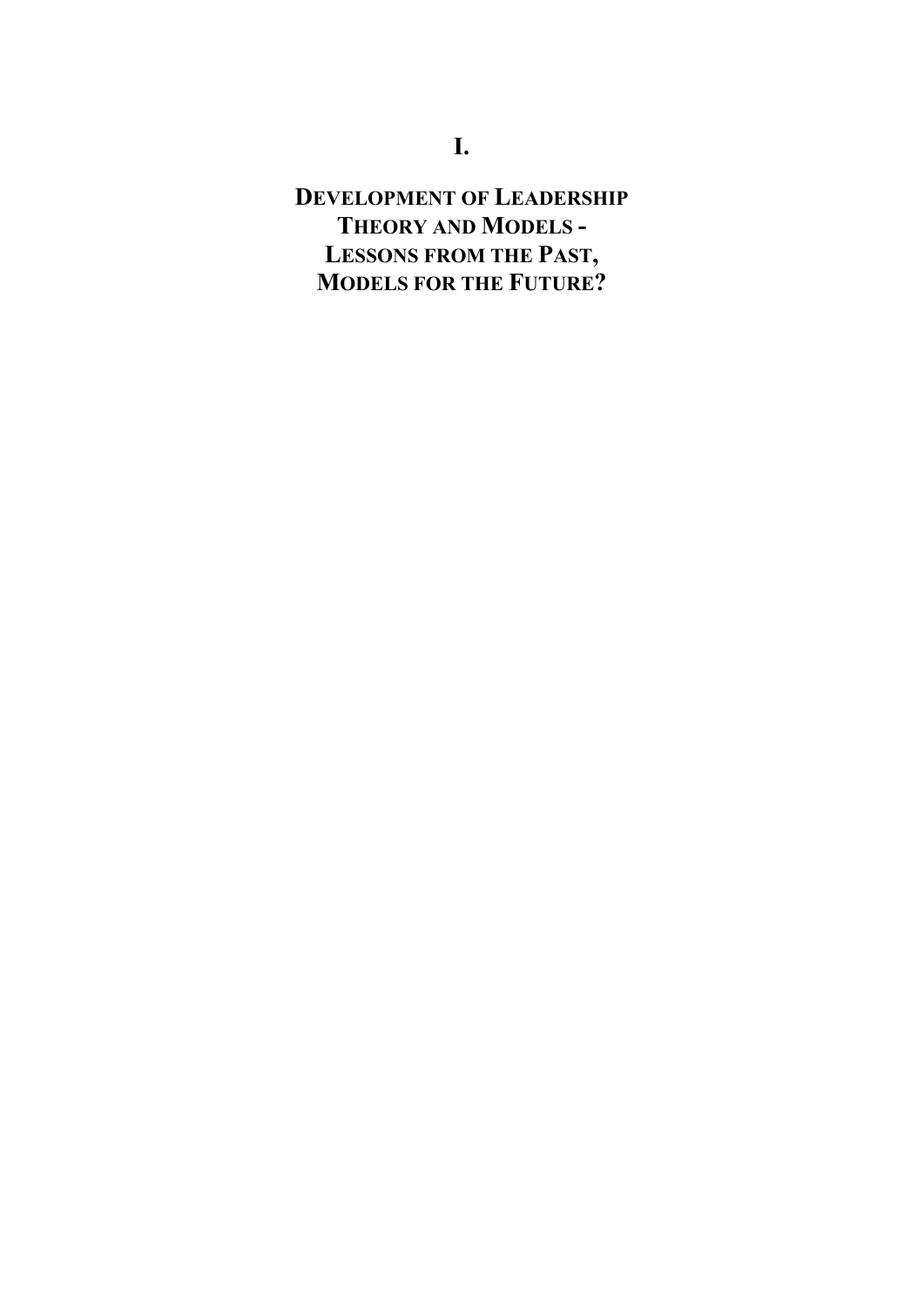# THE EVOLUTION OF LEADERSHIP THEORIES AND POSSIBLE NEW DIRECTIONS

# TIMOTHY E. DOLAN

#### **Abstract**

As any student of leadership theory can attest, the massive literature around it has yielded ever more sophisticated contributions but no unified field theory. This is due to several factors that make this a quixotic quest including cultural, organizational structure and technological shifts that have taken place and continue to reframe what leadership means. This piece organizes these theories into a rough chronology to orient and provide a means to forecast new directions and potentially radical new conceptions of what constitutes leadership over coming generations. Latter sections describe an already emerging perspective referred to here as, "Feminized Leadership", and anticipating AI as being on the cusp of meeting all contemporary notions of leadership, and culminating with the organizational shift from recursive work now being supplanted with cybernetic systems, to "adhocracy" with its being suited to project work directed organizationally by a fairly anonymous administrative core.

### **Keywords**

Leadership; leadership theory; evolution of leadership theory; diffused leadership; servant leadership; feminized leadership; AI leadership; adhocracy

### **1.0 Preface**

The concept of "Leadership" is slippery, and prone to a complex array of cultural and technological influences, yet is also a compulsive area of inquiry evidenced by the several generations of multiple theories. The shear volume of the literature that surrounds it is testament to its long being fetishized as a key to comprehending the possible trajectories of social becoming. Its ambiguous yet real influence as an organizational and social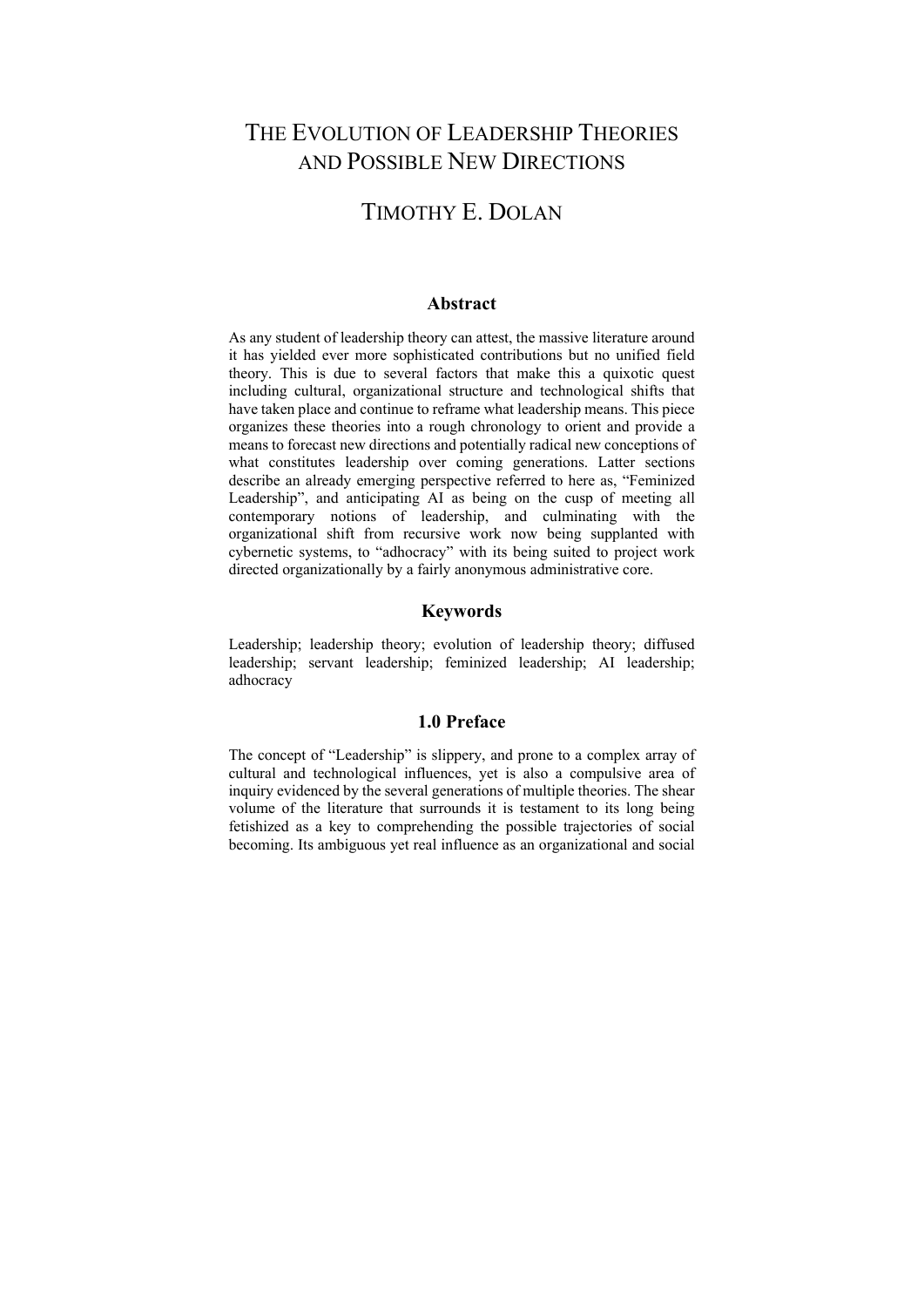driver continues to be a topic of fascination with its futures an area well worth pursuing.

The focus of this chapter is first on the evolution of leadership theories from ancient notions of leaders as elders of merit demonstrated by success in battle or the hunt, or anointed by God(s), moving to more formalized contemporary understandings of collaborative relationships such as "servant leadership and diffused team leadership as well as numerous other variants culminating in the potential emergence of what is called here as "feminized leadership". The ultimate aim is to demonstrate the dynamic and fluid nature of leadership manifested in what is now a wide range of organizational contexts.

There is no longer a one-size-fits-all holy grail for determining a leader though one would not know this given the claims by popular books that continue to grow in volume. This growth in the occurrence of book titles on leadership is shown in this graph generated by Google's Ngram viewer, which draws upon a database of some five million volumes published up to 2008 (Lin, et al, 2012).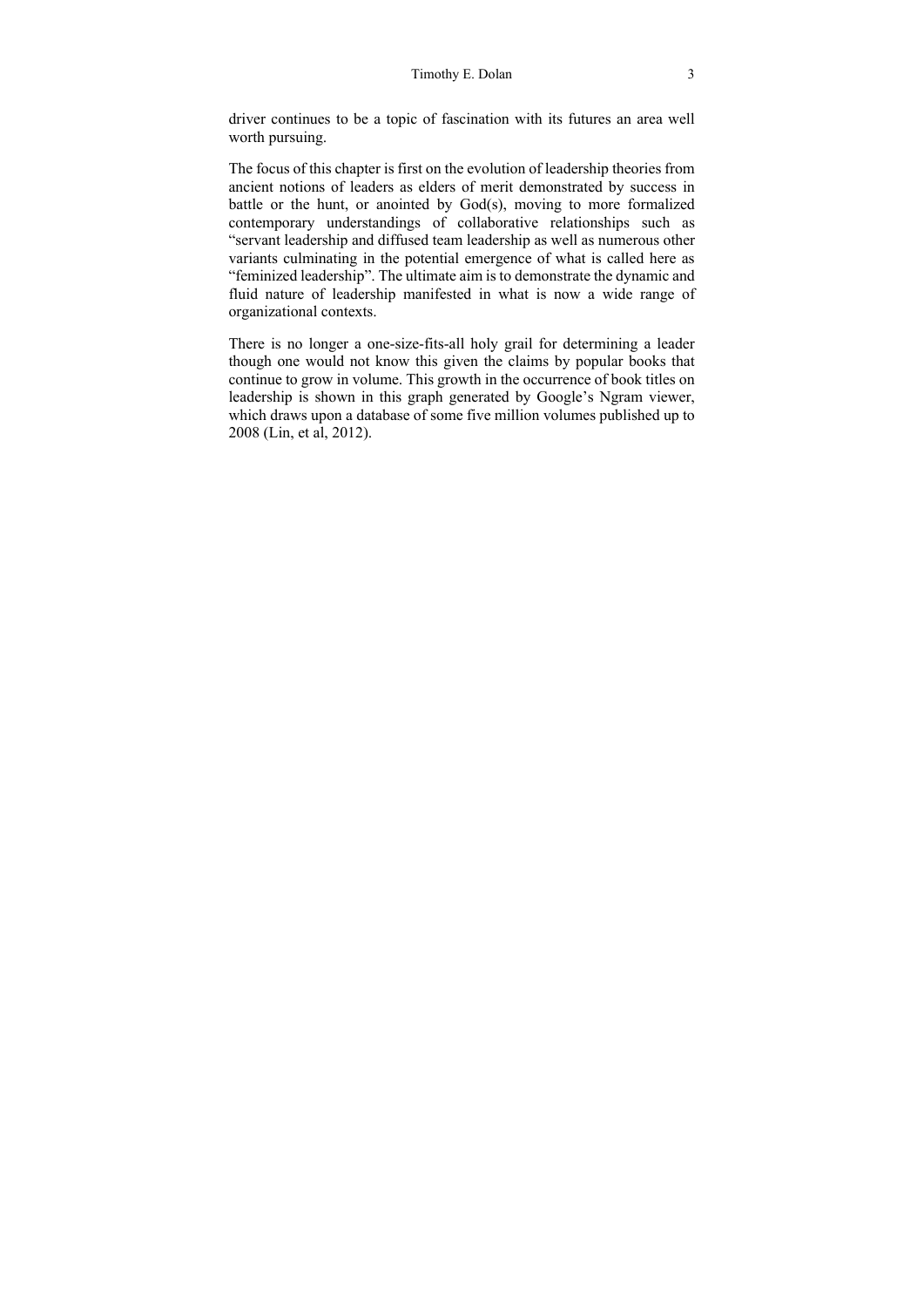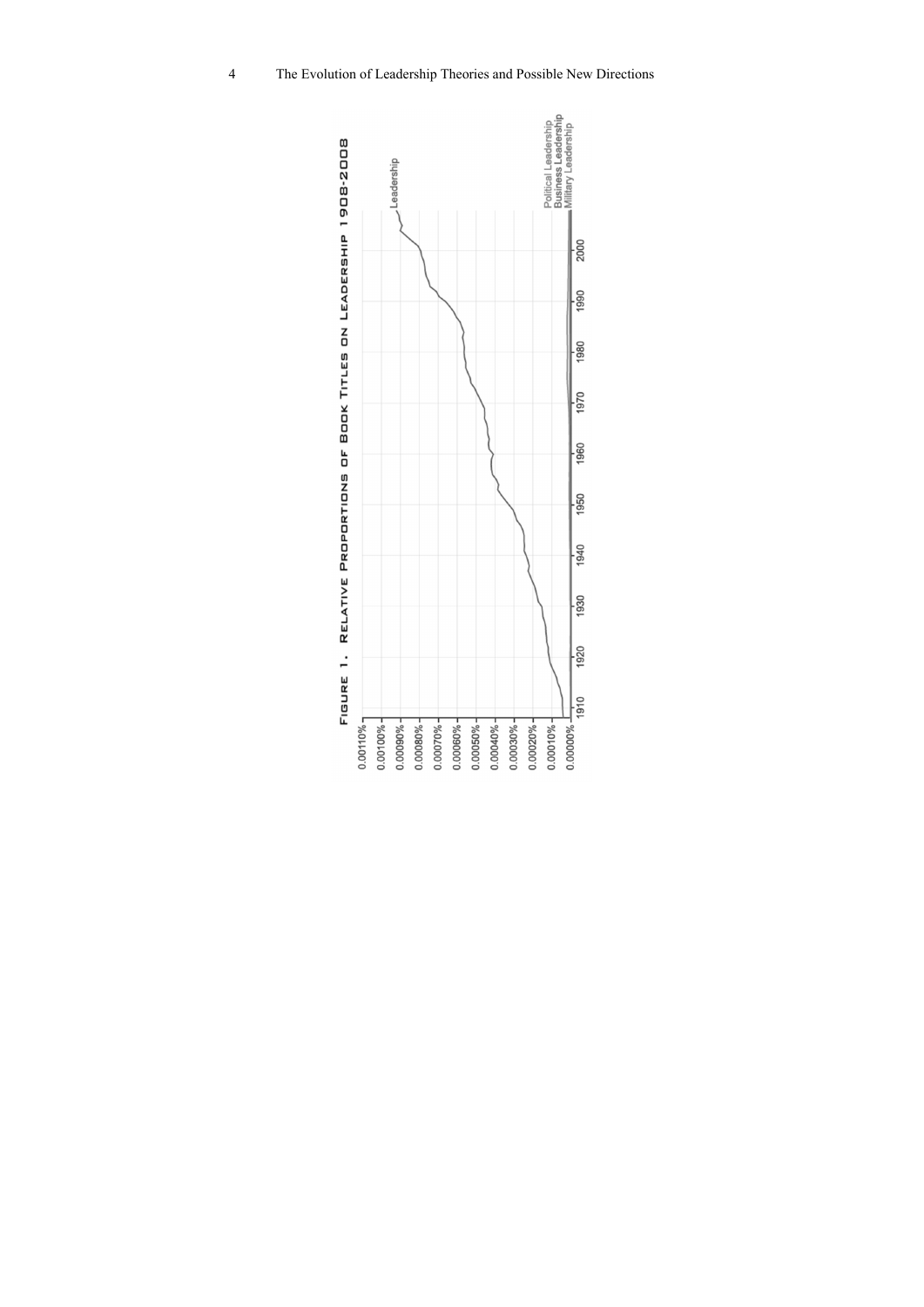#### Timothy E. Dolan 5

Neil deGrasse Tyson (2020) observed there is an inverse relationship between a subject's literature, and what we actually know about it. By that logic, we appear to be knowing more and more about less and less on the topic of leadership. Over many decades, theories of leadership have appeared like the new skin of a snake supplanting what were once a vibrant part of the corpus, to be shed with a new layer shining beneath the old. Thus we may be asking the wrong question and instead of investigating what makes a leader, we should ask instead, what makes us as a culture determine leaders?

Figure 1 above verifies that leadership literature variability by key individual organizational types, (political, business and military) are so few relative to the generic leadership titles as to be insignificant.

There are certain persistent elements that can be useful in understanding leadership. Among the most prominent is the connection between leadership and merit with "merit" being both pragmatically and normatively determined.

Then there is the binding of leadership with power. Power itself can be categorized as coercive, reward, legitimate, expert, or referent). These five categories of power are common components of any initial analysis of power and society. Each type is briefly summarized below:

- **Coercive Power -** This kind of power involves the usage of threat to make people do what one desires. In the organizational set up, it translates into threatening someone with transfer, firing, demotions etc. it basically forces people to submit to one's demand for the fear of losing something.
- **Reward Power -** As the name suggests, this type of power uses rewards, perks, new projects or training opportunities, better roles and monetary benefits to influence people. However an interesting aspect of this type of power is that, it is not powerful enough in itself, as decisions related to rewards do not rest solely with the person promising them, because in organizations, a lot of other people come into play like senior managers and board.
- **Legitimate Power -** This power emanates from an official position held by someone, be it in an organization, bureaucracy or government etc. The duration of this power is short lived as a person can use it only till the time he/she holds that position, as well as, the scope of the power is small as it is strictly defined by the position held.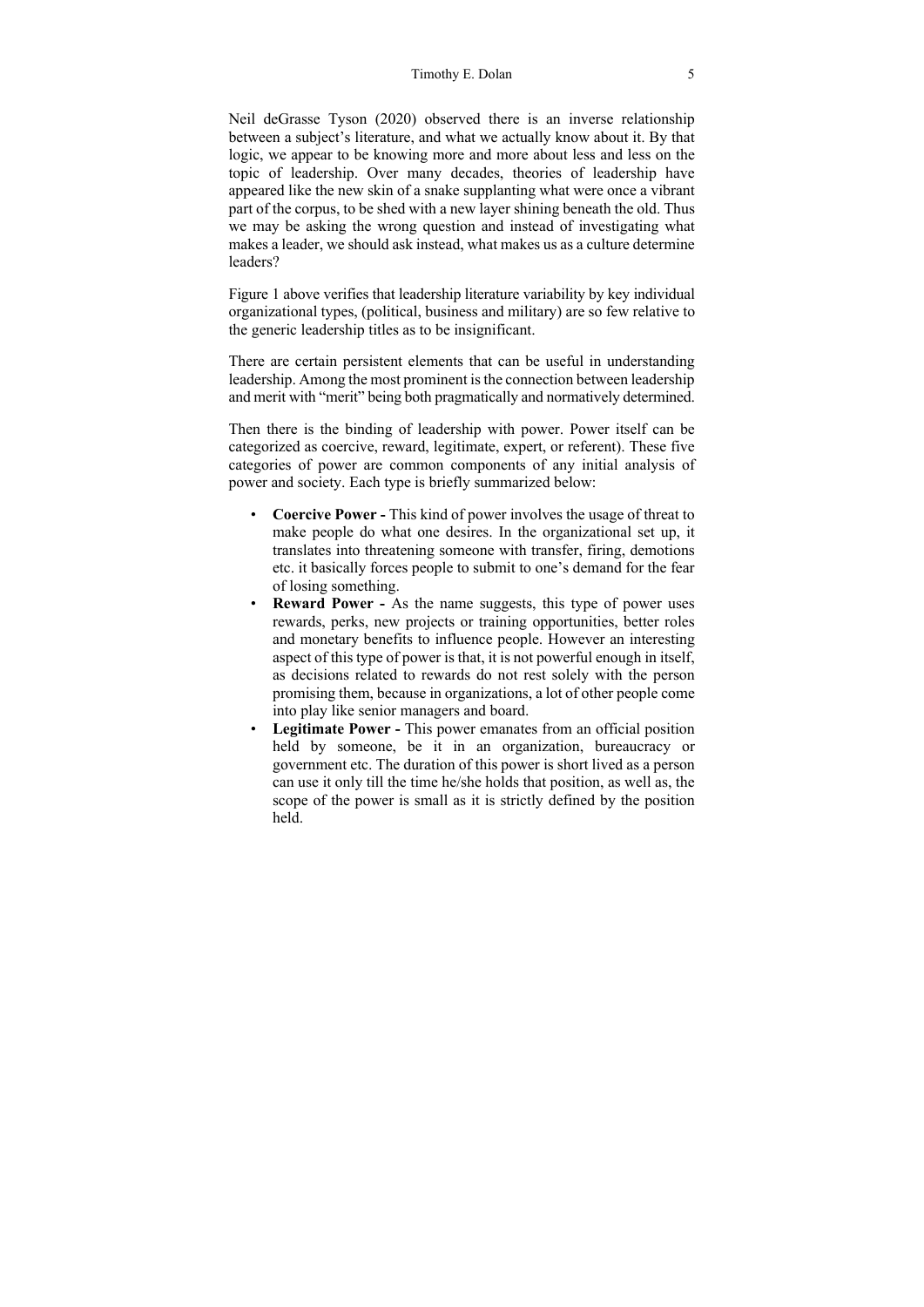#### 6 The Evolution of Leadership Theories and Possible New Directions

- **Expert Power -** This is a personal kind of power which owes its genesis to the skills and expertise possessed by an individual, which is of higher quality and not easily available. In such a situation, the person can exercise the power of knowledge to influence people. Since, it is very person specific and skills can be enhanced with time; it has more credibility and respect.
- **Referent Power -** This is a power wielded by celebrities and film stars as they have huge following amongst masses who like them, identify with them and follow them. Hence, they exert lasting influence on a large number of people for a large number of decisions; like from what car to buy to which candidate to choose for a higher office in the country. (Management Study Guide, 2020)

Next is the curious instance of how transformational leaders so often arise from outside of the dominant culture. To be clear closer analysis indicates these cultural outsiders are actually culturally proximate, sufficiently close to metaphorically see the picture without being in the picture. This outsider perspective comes to be a potent means to effectively transform both organizations and cultures respectively.

Finally there is the recognition that leaders require willing followers. This permeates the evolution of leadership theories beginning with one of the oldest, in terms of formal theoretical treatment, the so-called "Great Man Theory", and then on to "trait theory", behaviorist, situational leadership, contingency theory, transactional and transformational leadership following the framework established by Bolding, Gosling, Maturano and Dennison, (2003), augmented by King's, (1990) chronology and Baur and Erdogan eds (2015) leader management exchange theory (LMX).

### **2.0 The Evolution of the "Great Man" Theory**

The most persistent and still potent leadership narrative still persistent in the popular imagination is referred to as the "Great Man" theory. Within it there has been early debate between whether leaders being born or made. The debate would have little relevance outside of dinner conversation however, for when subjected to systematic examination both tended to depend upon a post-hoc narrative of destiny, either by divine mandate, or, for the "made school", by pluck. It would yield a still robust biographical and autobiographical literature for and/or by successful leaders that would often only amount to self-justification, comprised of a vague mélange of references to strong will, seizing opportunities and the cultivation of relationships. Over time this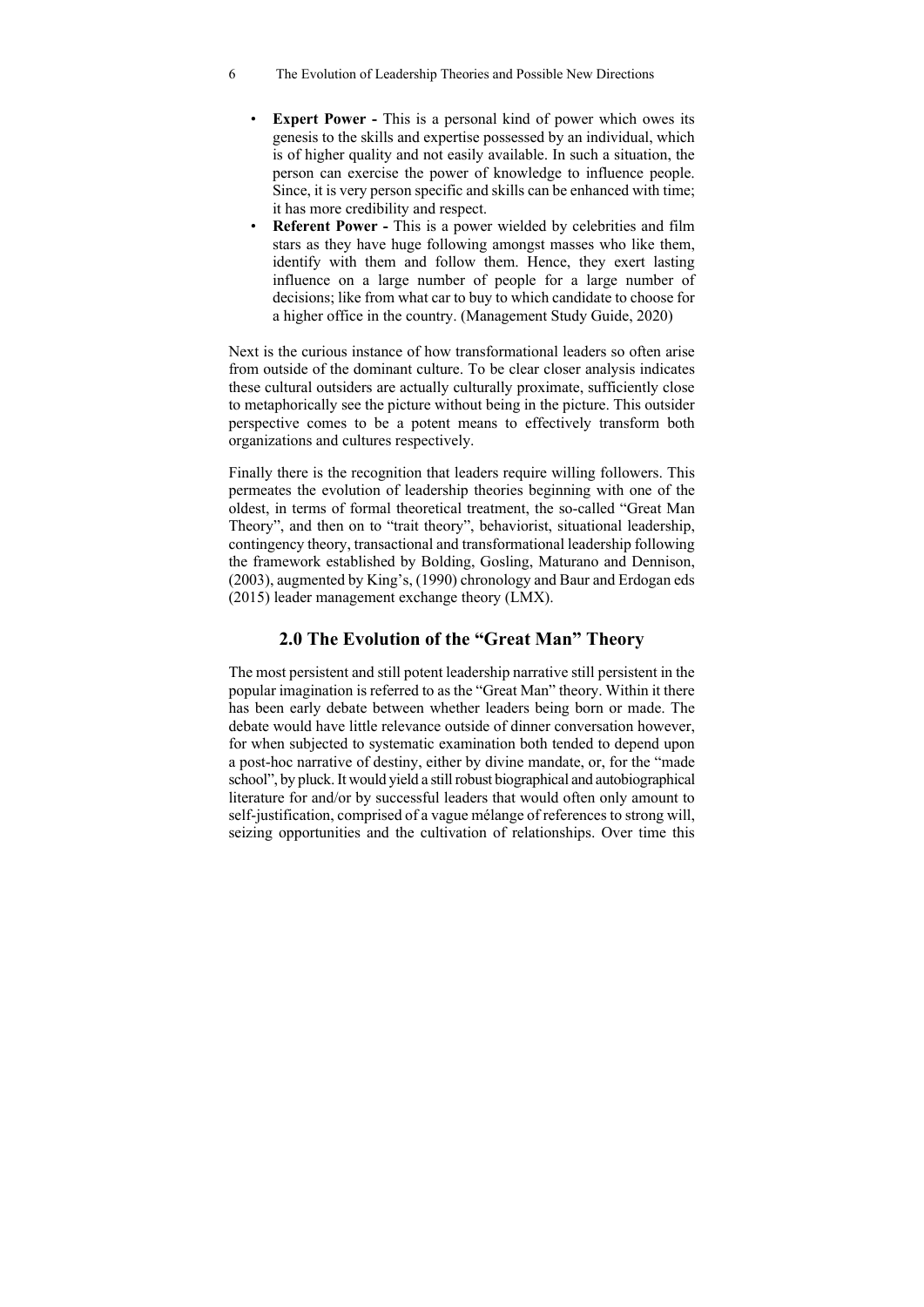literature has become more sophisticated and subject to analyses that would reveal an interesting new set of factors ranging from stature, birth order and month of birth (Gladwell, 2008). In time great man theory would come to come into systemic academic gaze morphing into a more sophisticated treatment known as trait theory.

Figure 2. Example of Heroic Literature circa 1919



Previous generations have linked leadership with heroism, civilization's enhanced, popularly embraced extension of competence as a hunter. The hero model of great man leadership has itself evolved from bravest hunter, to most skilled warrior, to saint, etc.. Some might include enlightened despots such as Fredrick the Great, Peter the Great, and the Meiji Emperor as heroic figures for modernizing their respective realms. A century earlier the models were people of character and "exemplars of virtue". The figure above is an example of inspirational literature commonly read by school children to fortify their moral education. This particular book was presented to this author's great uncle in 1919 by jis Sunday school teacher. He would go on to become a teacher at a military school. In fact, he was young Donald Trump's teacher.<sup>1</sup>

<sup>&</sup>lt;sup>1</sup> Trump was sent there for punching his music teacher. According to family lore the great uncle found young Trump to be arrogant and a bully.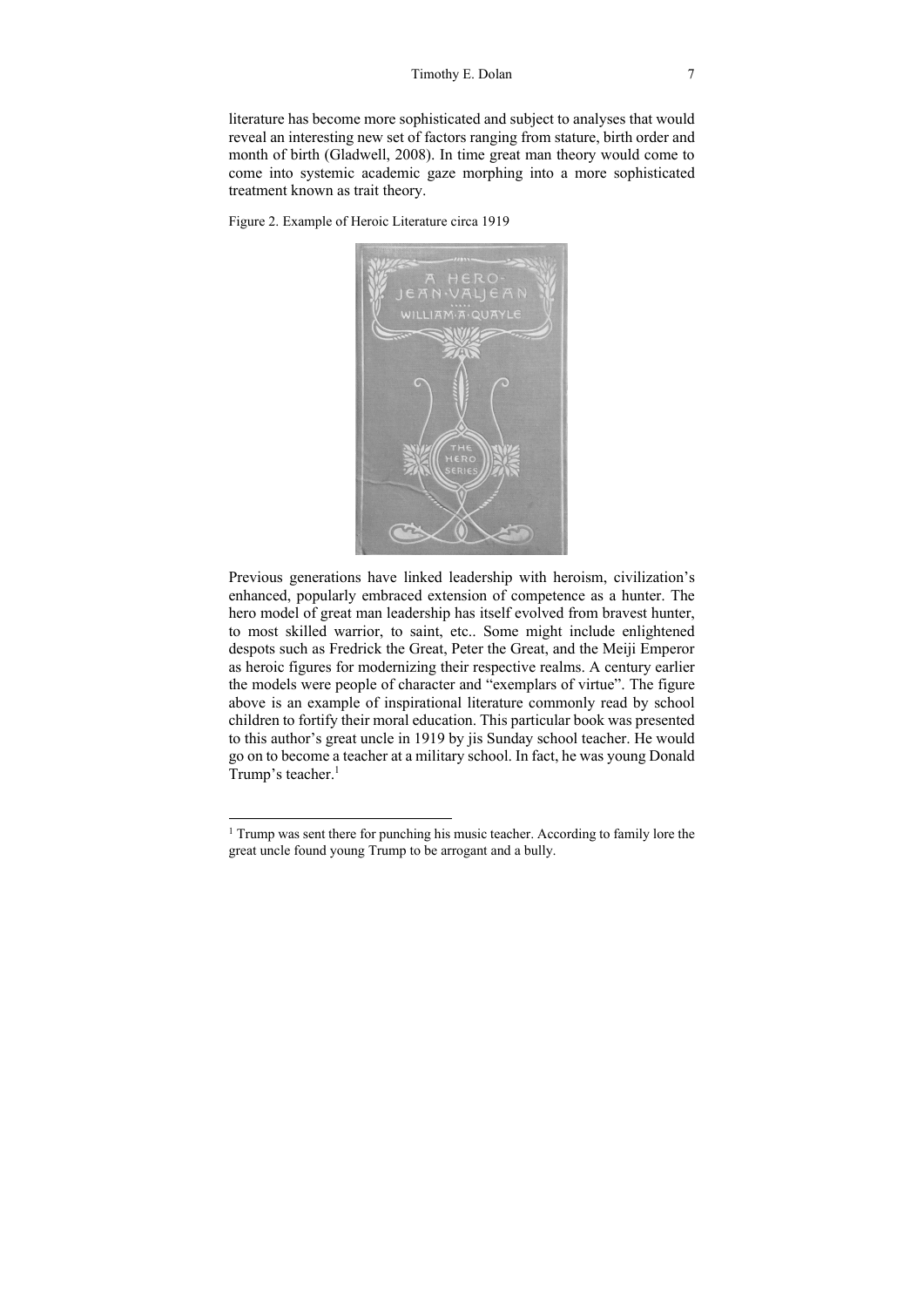### **3.0 Trait Theory**

Trait theory, simply put, is the identification and analysis of what qualities are perceived as common denominators among leaders. This attempt at enumerating traits soon expanded into determining the skills also associated with leadership thus synthesizing the born vs. made dialectic carried over from the great man theories. Stogdill, 1974 provides a useful example of the mix of traits and skills believed to be most common among leaders everywhere:

| Traits                             | <b>Skills</b>                        |
|------------------------------------|--------------------------------------|
| - Adaptable to situations          | - Clever (intelligent)               |
| - Alert to social environment      | - Conceptually skilled               |
| - Ambitious and achievement-       | - Creative                           |
| orientated                         | - Diplomatic and tactful             |
| - Assertive                        | - Fluent in speaking                 |
| - Cooperative                      | - Knowledgeable about group task     |
| - Decisive                         | - Organised (administrative ability) |
| - Dependable                       | - Persuasive                         |
| - Dominant (desire to influence    | - Socially skilled                   |
| others)                            |                                      |
| - Energetic (high activity level)  |                                      |
| - Persistent                       |                                      |
| - Self-confident                   |                                      |
| - Tolerant of stress               |                                      |
| - Willing to assume responsibility |                                      |
|                                    |                                      |

**Table 1 Leadership Skills and Traits (Stogdill, 1974)** 

This short list of attributes raises what can be called "the eye of the beholder" problem. These are qualities that are determined by the observer and could just as easily be interpreted in a negatively depending upon the interests and state of mind of the witness. "Assertive" can be also interpreted as "pushy. "Organized" can be "compulsive" and so on. Still, trait theory can lead to determining what might inspire followers in given situations. Ultimately though, traits are not consistent reliable predictors as attributes in one organization or culture may not translate into effectiveness in another.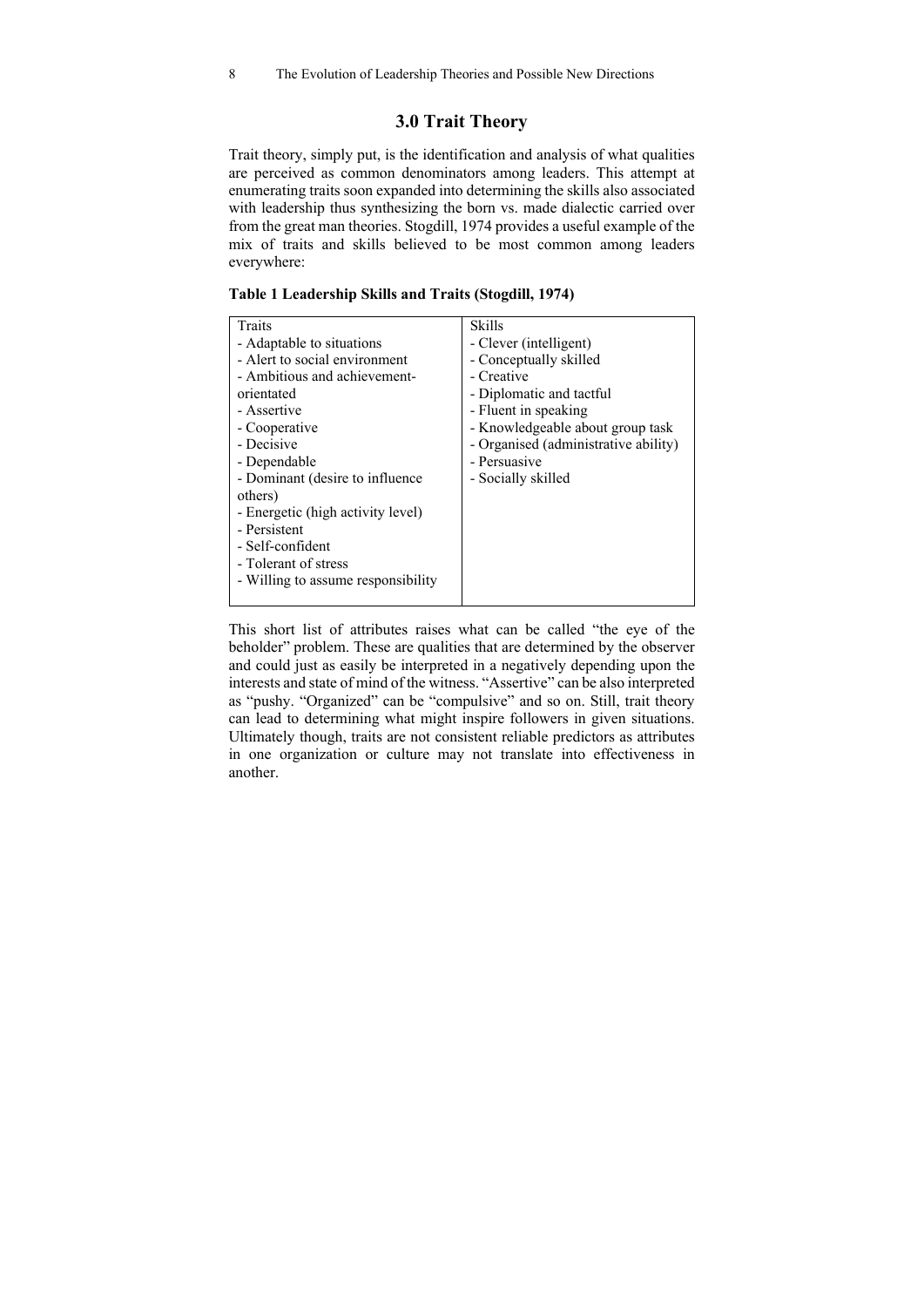### **4.0 Behavioral Theories**

In shifting first to leaders traits and inevitably what leaders do, the literature goes to the leader/follower relationship in organizational interaction. The classic work of David McGregor in his "Theory X vs. Theory Y" analyses became standard reading in management schools everywhere. Strictly speaking McGregor's focus was on management and not leadership per se. The distinction is very significant in that, broadly speaking, managers metaphorically oversee the day-to-day "rowing" of an organization towards a given objective while the pure-type leader sets the actual course. Nonetheless, the work was embraced for providing something of a unified field theory for its analyses of motivation. It formalized the assumptions that then would lead to the choice of tools used to get workers to reach objectives. Put simply McGregor's theory broke down the carrots and sticks schools of motivation. These assumptions carried by managers about human nature are summarized in Table 2 below:

|      | Table 2. Breakdown of Manager Beliefs About Human Nature and |  |  |  |  |
|------|--------------------------------------------------------------|--|--|--|--|
| Work |                                                              |  |  |  |  |

| Theory X managers believe that:<br>• The average human being has an<br>inherent dislike of work and will<br>avoid it if possible.<br>• Because of this human<br>characteristic, most people must be<br>coerced, controlled, directed, or<br>threatened with punishment to get<br>them to put forth adequate effort to<br>achieve organizational objectives.<br>• The average human being prefers<br>to be directed, wishes to avoid<br>responsibility, has relatively little<br>ambition, and wants security above<br>all else. | Theory Y managers believe that:<br>• The expenditure of physical and<br>mental effort in work is as natural as<br>play or rest, and the average human<br>being, under proper conditions,<br>learns not only to accept but to seek<br>responsibility.<br>• People will exercise self-direction<br>and self-control to achieve<br>objectives to which they are<br>committed.<br>• The capacity to exercise a relatively<br>high level of imagination, ingenuity,<br>and creativity in the solution of<br>organizational problems is widely,<br>not narrowly, distributed in the<br>population, and the intellectual<br>potentialities of the average human<br>being are only partially utilized<br>under the conditions of modern<br>industrial life. |
|---------------------------------------------------------------------------------------------------------------------------------------------------------------------------------------------------------------------------------------------------------------------------------------------------------------------------------------------------------------------------------------------------------------------------------------------------------------------------------------------------------------------------------|-----------------------------------------------------------------------------------------------------------------------------------------------------------------------------------------------------------------------------------------------------------------------------------------------------------------------------------------------------------------------------------------------------------------------------------------------------------------------------------------------------------------------------------------------------------------------------------------------------------------------------------------------------------------------------------------------------------------------------------------------------|
|---------------------------------------------------------------------------------------------------------------------------------------------------------------------------------------------------------------------------------------------------------------------------------------------------------------------------------------------------------------------------------------------------------------------------------------------------------------------------------------------------------------------------------|-----------------------------------------------------------------------------------------------------------------------------------------------------------------------------------------------------------------------------------------------------------------------------------------------------------------------------------------------------------------------------------------------------------------------------------------------------------------------------------------------------------------------------------------------------------------------------------------------------------------------------------------------------------------------------------------------------------------------------------------------------|

(McGregor, 1960)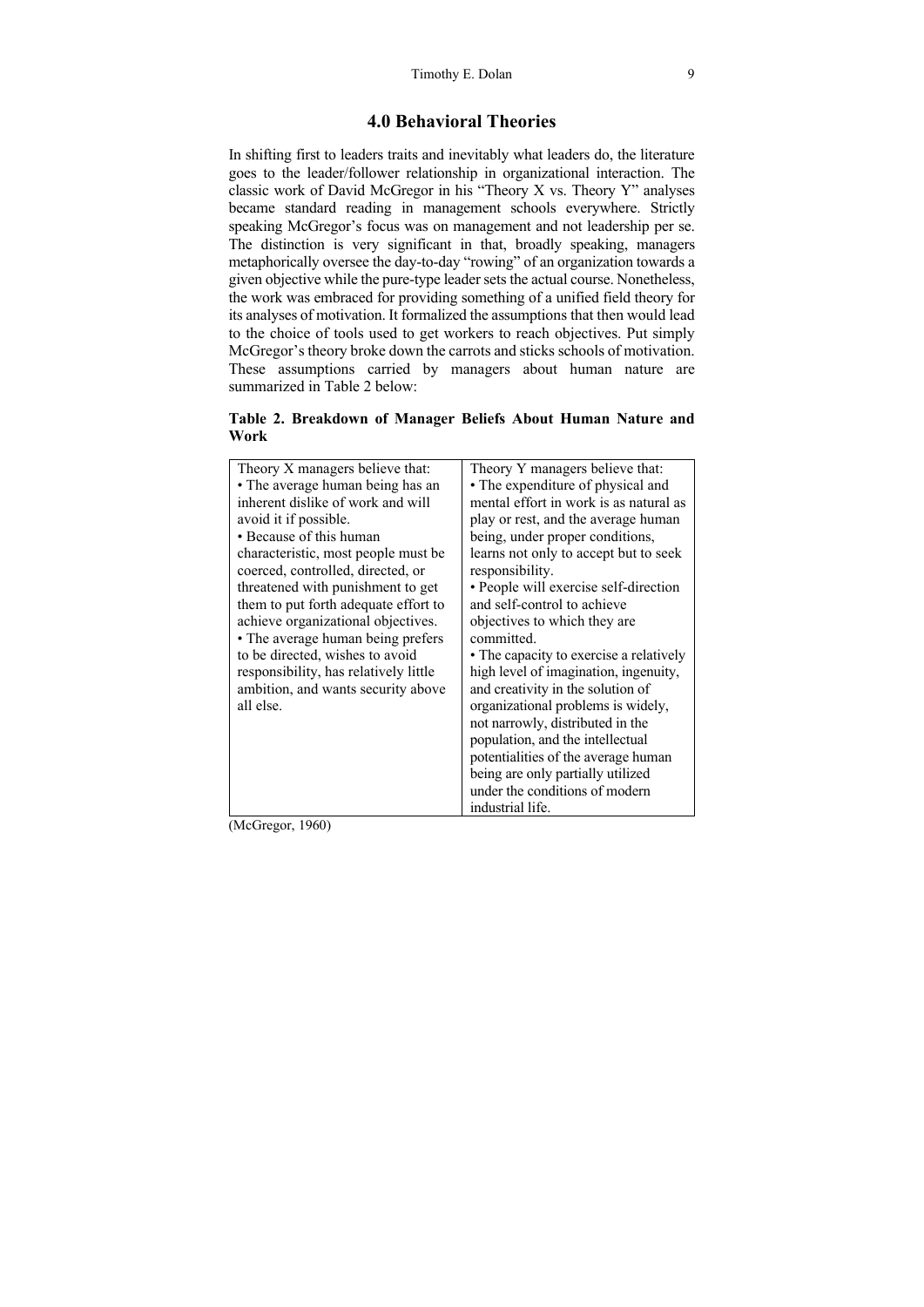Note that theories X and Y, emphasizes on leader attitudes and ultimately their behaviors, instead of focusing on the perceived qualities of leaders.

The influence of McGregor's work is still profound spinning off numerous contemporary variants such as the "leader as coach" implicit in Steven Covey in his "7 Habits" works, and to a prolific literature on servant leadership covered by Peter Senge, Margaret Wheatley, Ken Blanchard and others. The common denominator is ultimately expressed by the metaphor of the servant leader being charged with providing an environment in which others can apply their talents to their fullest extent. (Greenleaf, 2002), (Spears & Lawrence, (Eds.), 2016) (Talgam, 2009).

The behavioral school of leadership would generate a plethora of theories on management leadership that would come to manifest linkages between organizational mission attainment and leadership type. Mouton and Blake's 1964 organizational grid arrayed mission (defined by them as task production) and concern for an organization's people illustrated in Table 3:



**Table 3. Mouton and Blake's Managerial Grid** 

By charting behavioral styles and relating those found in various organizational environments, Mouton and Blake have advanced leadership studies, highlighting the efficacy of healthy team development, accounting for the values of people within an organization and shaping them to more effective production. They contradict a one-size-fits-all leader, which ignores the unique attributes of specific organizational culture and purpose. For instance, United Parcel Service (UPS) operated on a military-style structure with disciplined coordination to accomplish its missions. When they tried to adopt a more "high-touch" style of management, efficiencies fell and UPS returned to military inspired management. That noted, the team-centered approach has now been widely adopted almost everywhere.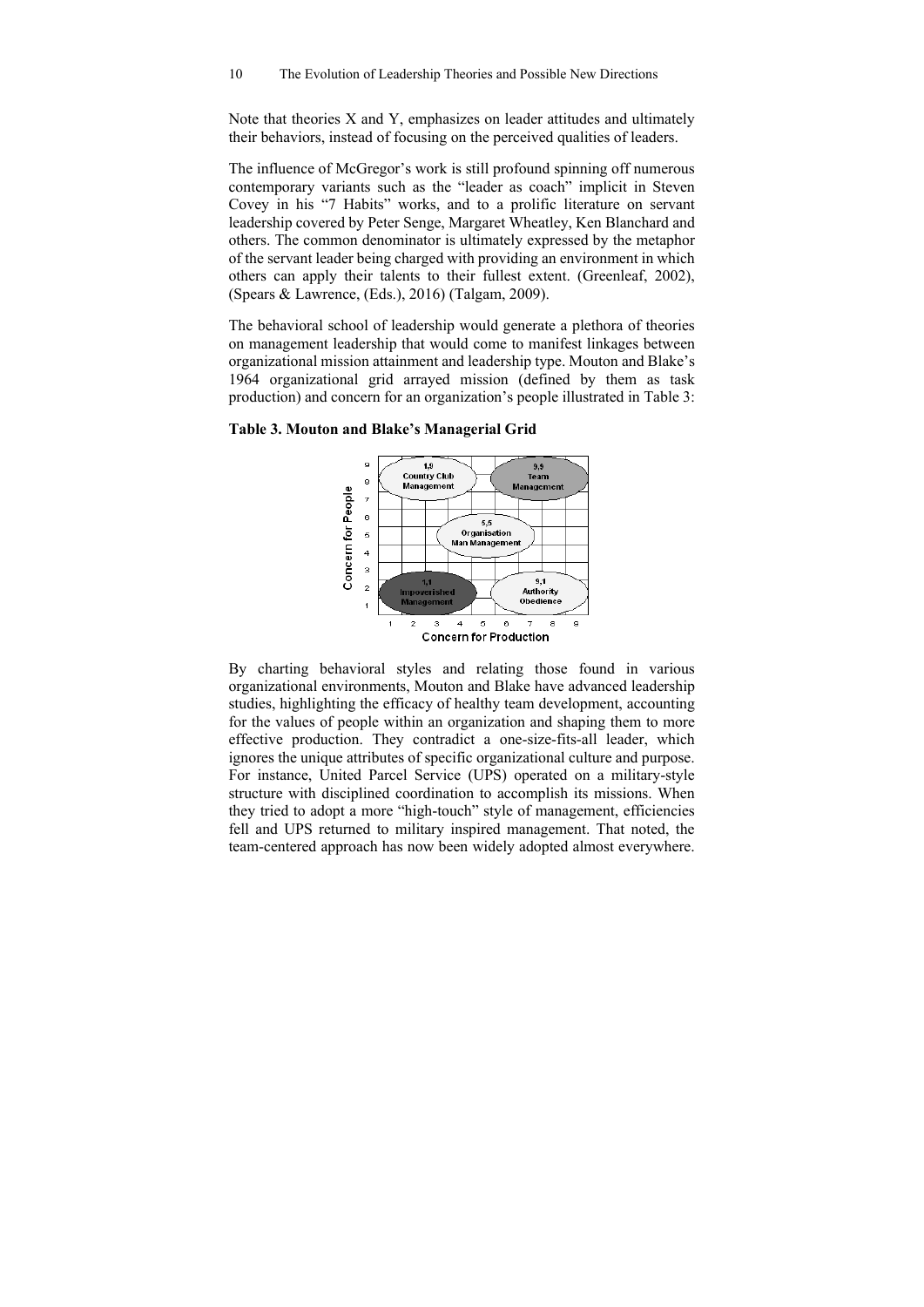The diffused leadership style configured to sub-organizational functon now seems obvious with the subsequent advances in leadership theory, which would be reinforced and enhanced with the rise of the contingency/situational schools.

## **5.0 Contingency/Situational Leadership Theories**

A new generation heralded the contingency/situational school of leadership studies. Fiedler, 1958 has been seen as the progenitor of leadership not just defined within organizational type but also by their circumstances. These elements would include:

- How well the leader and followers got along.
- How structured or fluid the task was to be performed
- How much power or authority the leader possesses.

For Fiedler, leaders are either relationship oriented or task oriented. If relationship oriented they would be more effective in situations where leader-follower relations are considered good, and the task roles clearly structured, regardless of leader power. This would be the case with, for instance a construction project foreman who coordinates the activities on site. Task oriented leaders also perform well when their power or authority was strong, but the task unstructured as in military combat. Fiedler's work is a precursor to describing "adhocracy" in which leadership is highly diffused and largely localized to specific projects.

Hersey and Blanchard, 1977 would refine this theoretical line, adding the critical element of considering the level of participant/stakeholder involvement in the decision-making. This would come open an important emphasis on decision-making as a subsidiary area of leadership studies. It was an immensely influential area of emphasis in the 1970s and 1980s, that would come to be known as reference group theory in sociology and pluralistic decision-making in political science circles. Coplin and O'Leary (1972) provided useful models for understanding the 3 dimensions of stakeholder influence. The 3 dimensions include: The power the stakeholder has in relation to the decision maker (interest  $*$  capability  $*$  will)  $2$  the

<sup>&</sup>lt;sup>2</sup> This is one of Rudolf Rummel's power equations that can be usefully applied here with each variable weighted from 0 (no interest or capability or will) to 3 (existential interest, capability or will). Note that because of the multiplicative nature of the formula, if any element is 0 then that stakeholder's power is 0. If any element is less than 1, then overall power is diminished. If any element is more than 1, even